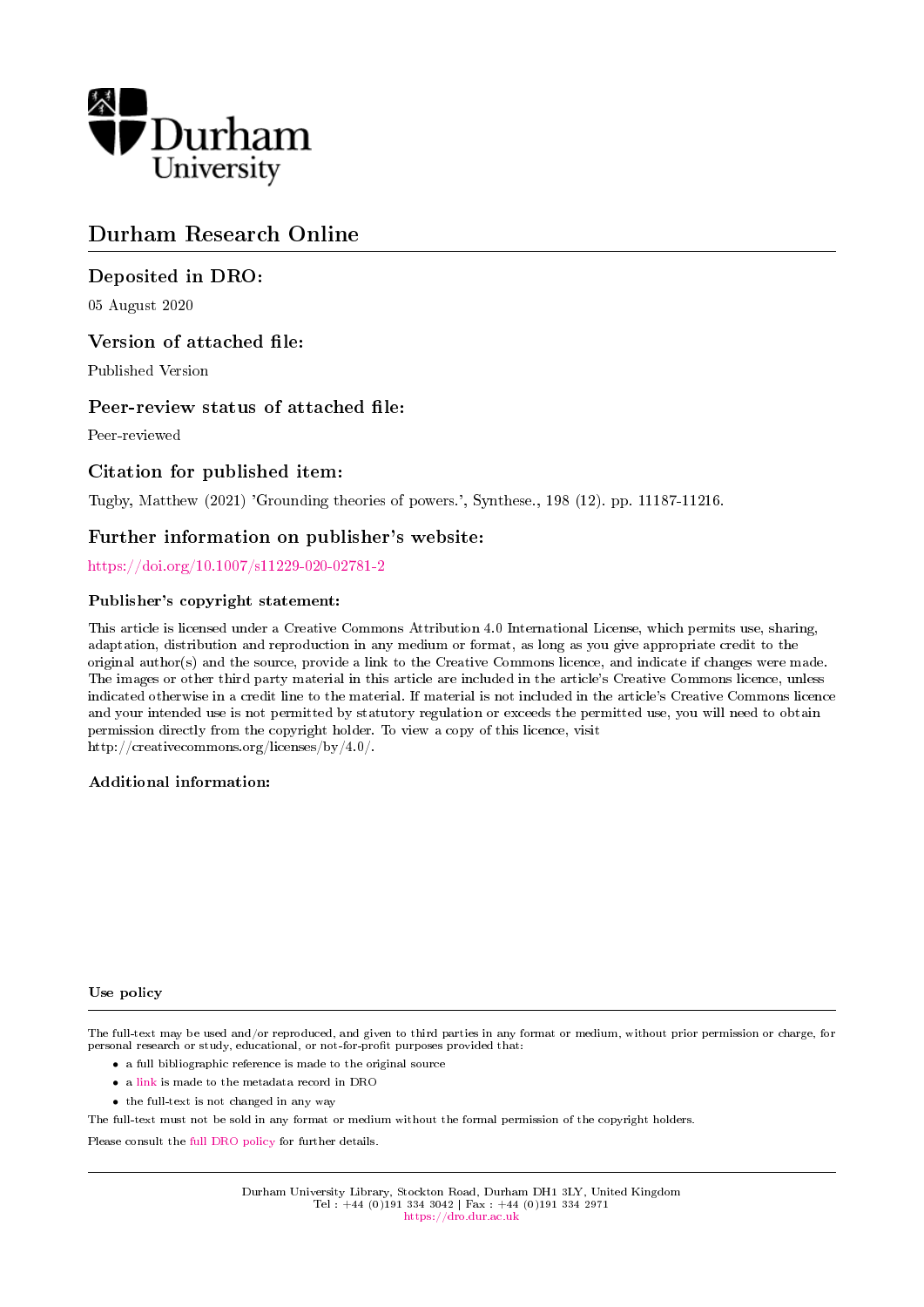

# **Grounding theories of powers**

**Matthew Tugby[1](http://orcid.org/0000-0001-5199-5982)**

Received: 5 November 2019 / Accepted: 6 July 2020 © The Author(s) 2020

#### **Abstract**

Necessitarianism, as we shall use the term, is the view that natural properties and causal powers are necessarily connected in some way. In recent decades the most popular forms of necessitarianism have been the anti-Humean powers-based theories of properties, such as dispositional essentialism and the identity theory. These versions of necessitarianism have come under fire in recent years and I believe it is time for necessitarians to develop a new approach. In this paper I identify unexplored ways of positing metaphysically necessary connections in nature, using the concepts of grounding and essential dependence. For example, I show that one could be a necessitarian by insisting that the properties of things necessarily *ground* their powers, and that one can maintain this while rejecting dispositional essentialism. Using different combinations of claims about grounding and essential dependence (or lack thereof), I map out a spectrum of new positions and compare them to previous theories of natural modality. Some of these positions are compatible with Humean metaphysics (given certain readings of Hume's Dictum) while others are not. The overall aim of the paper is to provide a new metaphysical framework for understanding theories of powers and thereby launch a new necessitarian research programme.

**Keywords** Natural modality · Causal powers · Necessity · Grounding · Dependence

## <span id="page-1-0"></span>**1 Contemporary necessitarianism: dispositional essentialism and the identity theory**

Necessitarianism, as we shall use the term, is the view that there are metaphysically necessary connections of some sort between a thing's natural properties and its pow-

 $\boxtimes$  Matthew Tugby matthew.tugby@durham.ac.uk

<sup>&</sup>lt;sup>1</sup> Durham University, Durham, UK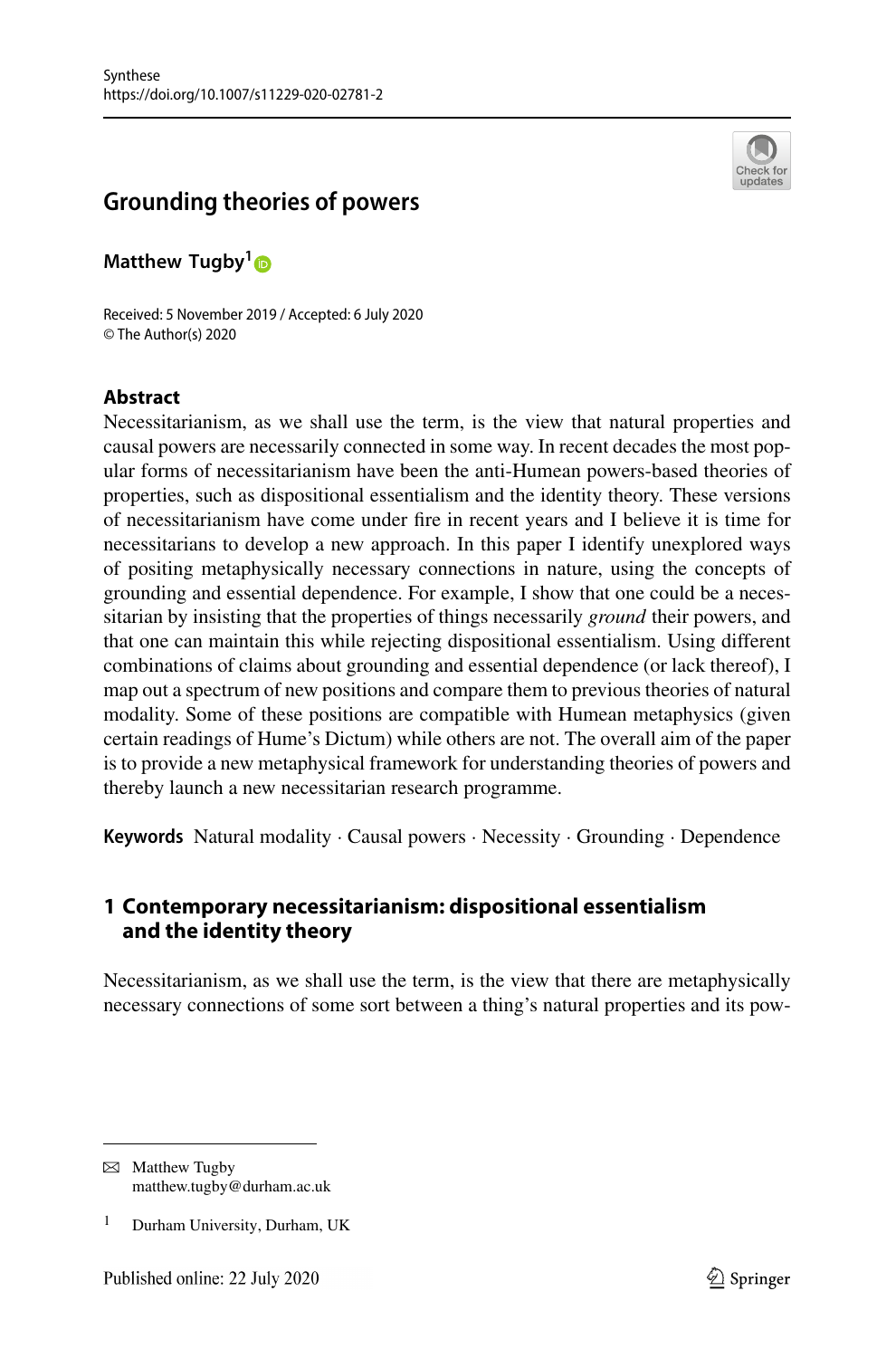ers.<sup>1</sup> Natural properties are the qualities of (or relations between) things. Properties determine *how things are.* Powers, as we shall understand them, concern the natural modal profile of a thing: to say that a thing has a certain power is to say, roughly, that it can, or would, or must behave in a certain way in certain circumstances. An example of a natural property is that of having unit negative charge and an example of a power associated with this property is the disposition to repel other negatively charged things.<sup>2</sup> Necessitarians say that this property metaphysically necessitates this power.<sup>[3](#page-2-2)</sup> In contrast, opponents of necessitarianism, such as Lewis  $(2009)$  and Arm-strong [\(1983\)](#page-28-0), insist that the connection is metaphysically contingent.<sup>4</sup>

There are many reasons to be attracted to necessitarianism. For example, it can provide one with a straightforward answer to the question of why the world exhibits behavioural order. The answer is that the properties of things necessarily constrain the powers of those things (or the propensities of things, if the world is not deterministic), which means that the world's inhabitants cannot fail to behave in fairly predictable ways.<sup>[5](#page-2-4)</sup> This, in turn, promises to provide firm foundations for our predictive practices in science. Another benefit of necessitarianism is that it avoids what many take to be counterintuitive modal consequences of Humean contingentism, such as the possibility of mass and charge swapping their nomic/causal roles in other possible worlds (see e.g. Black [2000;](#page-28-1) Bird [2007,](#page-28-2) Ch. 4; Mumford [2004,](#page-29-1) Ch. 6).

There are different theories about the precise nature of the modality associated with powers/dispositions. For example, some argue that powers are best characterized in terms of subjunctives (e.g. Bird [2007,](#page-28-2) Ch. 3), while Vetter [\(2014\)](#page-30-0) argues that dispositions concern graded 'can' possibilities.<sup>6</sup> Some flesh out the notion of powers using

<span id="page-2-0"></span><sup>&</sup>lt;sup>1</sup> This version of necessitarianism is closely related to what Bird calls 'weak necessitarianism' (Bird [2007,](#page-28-2) pp. 49–50). It is weak in the sense that it does not entail that the same laws of nature hold in all possible worlds: the laws must only hold in the worlds in which the properties in question exist. Thus, weak necessitarianism is compatible with the possibility of so-called alien properties, which may give rise to powers and laws that are radically different from those in the actual world. Hence, necessitarianism in my sense should not be confused with other versions of necessitarianism (such as Wilson's modal necessitarianism, [2013\)](#page-30-1) on which the laws of nature are the same in all possible worlds.

<span id="page-2-2"></span><span id="page-2-1"></span><sup>2</sup> For the purposes of this paper I shall use the terms 'powers' and 'dispositions' interchangeably.

<sup>&</sup>lt;sup>3</sup> Note that this necessity claim is distinct from the claim that powers causally necessitate their manifestations once triggered. That is, necessitarians in my sense can disagree on whether powers causally necessitate their manifestations. For example, Ellis [\(2001\)](#page-28-3) is a powers theorist who accepts that powers necessitate their manifestations, while Schrenk [\(2010\)](#page-30-2) and Mumford and Anjum [\(2011\)](#page-29-2) argue that powers do not necessitate their manifestations.

<span id="page-2-3"></span><sup>4</sup> Note also that this contingency claim is compatible with the idea that the connection is naturally or physically necessary, since these forms of necessity are weaker than metaphysical necessity. For example, Armstrong's 'nomological necessitation' theory of laws [\(1983\)](#page-28-0) allows that the properties in our world might confer different powers in other possible worlds, in virtue of different laws of nature obtaining at those worlds. Hence, Armstrong is not a necessitarian in my sense.

<span id="page-2-4"></span><sup>5</sup> Armstrong [\(1983\)](#page-28-0) claims that his nomological necessitation theory brings similar benefits, but as we shall see later, necessitarians usually try to leave us with a more parsimonious ontology (and ideology) than Armstrong's. Moreover, many necessitarians think that the governing conception of laws is unworkable (see e.g. Bird [2007,](#page-28-2) Ch. 4; Mumford [2004,](#page-29-1) Ch. 6).

<span id="page-2-5"></span> $6$  To be clear, the claim here is not that powers or dispositions are reductively analysable in terms of, say, subjunctives or graded possibilities. There are reasons to be sceptical about this reductive project (see e.g. Martin 1994). Nonetheless, few philosophers would deny that there is an extremely close connection between power ascriptions and certain kinds of modal ascription. Bird [\(2007,](#page-28-2) p. 43), for example, is happy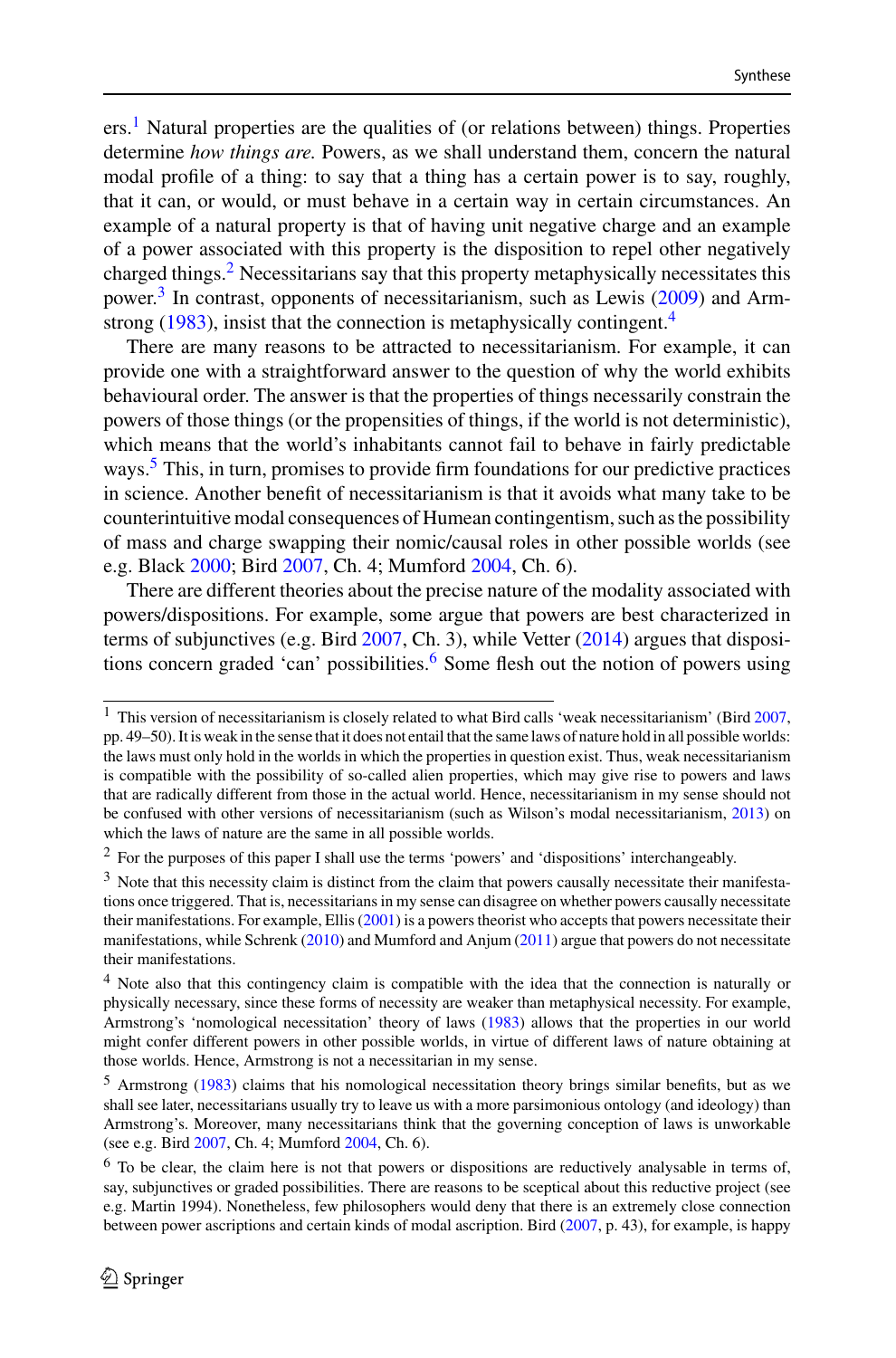causal language (e.g. Shoemaker [1980\)](#page-30-3) or nomic language (e.g. Swoyer [1982;](#page-30-4) Yates [2013,](#page-30-5) Sect. 5.3), while others associate powers with a primitive form of dispositional modality (Mumford and Anjum [2011\)](#page-29-2). For the purposes of this paper, we shall remain flexible about the precise nature of power modality. There are also many different theories about the metaphysical status of properties. Some claim that properties form a fundamental ontological category and view them as universals or (sets of) tropes. Others accept that properties exist but do not take them to be fundamental, providing instead 'nominalist' analyses using concepts such as set membership. Again, for the purposes of this paper we shall remain neutral about the precise nature of properties. One of the reasons for being flexible on these matters is that although most versions of necessitarianism are in the property realist camp, some are conducive to certain forms of nominalism. As we shall see, some of the theories to be explored are also compatible with aspects of Humeanism, depending on how one formulates Hume's Dictum. The main aim of this paper, though, is to set out a new conceptual framework for necessitarianism rather than to commit to a particular version of it.

A crucial question that all necessitarians face is this: what is the source of the metaphysically necessary connections between properties and powers? One of the reasons why this question is pressing, and arguably why contingentist theories have been so popular, is that many find the alleged necessary connections between properties and powers to be opaque. For example, as Armstrong explains, 'in trying to discover the laws of nature, scientists feel free to consider possibilities in a very wide-ranging manner, quite unlike the constraints which naturally suggest themselves in logical and mathematical argument' [\(1983,](#page-28-0) p. 158). What Armstrong is getting at here is that it does not seem difficult to conceive of the properties instantiated in our world behaving in completely different ways.

In recent decades, the main strategy that necessitarians have employed to deal with the Armstrongian worry relies heavily on certain claims about the essences or identities of properties. However, there are reasons for thinking that these necessitarian strategies have not been successful. The strategy has led to a relatively narrow conception of necessitarianism and led to views such as dispositional essentialism and the identity theory of properties, which as we shall see face serious objections. My aim in this paper is to open up new options for the necessitarians, ones which are based on notions of metaphysical grounding and essential dependence—relations that plausibly involve metaphysically necessary connections.

The orthodox necessitarian strategy for powers theorists mirrors that found in Kripke's work in *Naming and Necessity* [\(1980\)](#page-29-3) on natural kinds. One of Kripke's achievements was to persuade many people that there is a distinctive *metaphysical* form of necessity that is different from logical necessity, such as the necessity that water is H2O or that gold is the element with atomic number 79. *Importantly, the source of these metaphysical necessities is the essences or identities of things*. Why is it necessary that  $H_2O$  is water? A Kripkean answer is that  $H_2O$  is identical with water. Why is it necessary that gold has an atomic number of 79? A Kripkean answer is that this atomic number is an essential property of gold. Kripke himself said little

Footnote 6 continued

to accept that there is a 'necessary biconditional equivalence' between power ascriptions and subjunctive conditionals of a certain kind, even though he is sceptical of reductive analyses of dispositions.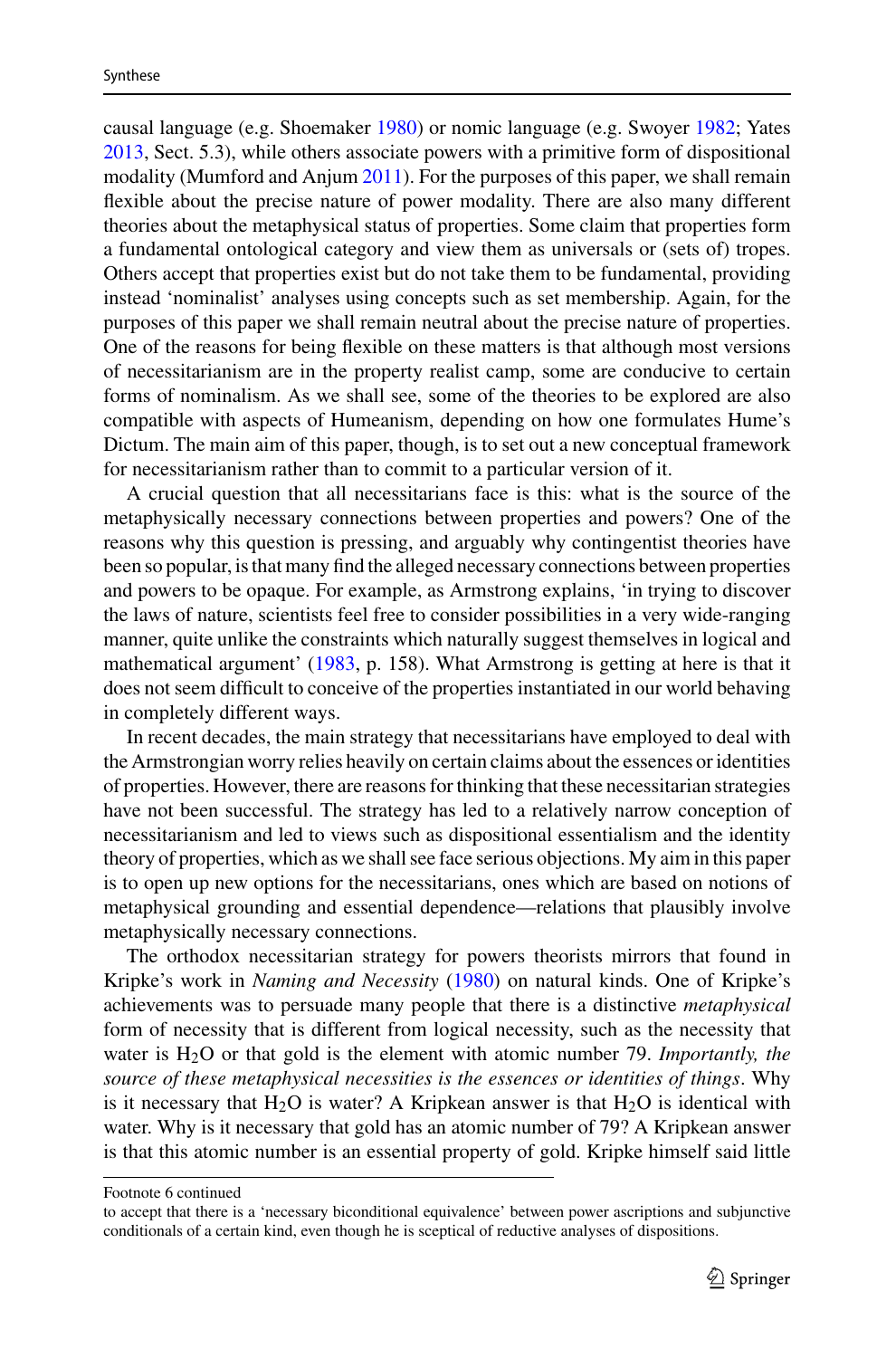about cases involving natural properties and powers. However, it is not difficult to see how the Kripkean strategy can be carried over to the case of powers by necessitarians. Why is it necessary that mass confers gravitational powers of a certain sort? A necessitarian answer: the property of mass is identical with those gravitational powers; or if identity is too strong then such powers are at least part of the essence of the mass property. Prominent advocates of the identity theory of properties, often referred to as the 'powerful qualities' view, include Carruth [\(2016\)](#page-28-4), Engelhard [\(2010\)](#page-29-4), Heil [\(2003\)](#page-29-5), Ingthorrson [\(2013\)](#page-29-6), Jacobs [\(2011\)](#page-29-7), Jaworski [\(2016\)](#page-29-8), Martin [\(2008\)](#page-29-9), Schroer [\(2010\)](#page-30-6), Strawson [\(2008\)](#page-30-7) and Taylor [\(2013\)](#page-30-8).<sup>7</sup> Prominent examples of power (or 'dispositional') essentialists about properties include Alvarado (forthcoming), Bird [\(2007\)](#page-28-2), Dumsday [\(2013\)](#page-28-5), Ellis [\(2001\)](#page-28-3), Ellis and Lierse [\(1994\)](#page-28-6), Oderberg [\(2017\)](#page-29-10), Shoemaker [\(1998\)](#page-30-9), Swoyer [\(1982\)](#page-30-4) and Yates [\(2013\)](#page-30-5). There are also many necessitarians who tend not to use essentialist language but who nonetheless agree that some natural properties are individuated, at least in part, by the powers that they confer (e.g. Cartwright [1989;](#page-28-7) Chakravartty [2007;](#page-28-8) Fales [1990;](#page-29-11) Harré and Madden [1975;](#page-29-12) Kistler [2002;](#page-29-13) Marmodoro [2017;](#page-29-14) Maxwell [1968;](#page-29-15) McKitrick [2018;](#page-29-16) Molnar [2003;](#page-29-17) Mumford [2004;](#page-29-1) Vetter [2015;](#page-30-10) Whittle [2008;](#page-30-11) Williams [2019\)](#page-30-12). Such philosophers therefore count as dispositional essentialists as we are using the term.<sup>8</sup>

In the next section I shall briefly rehearse some of the common objections facing dispositional essentialism and the identity theory of properties. For the purposes of the discussion I shall assume that the identity theory of properties and dispositional essentialism are distinct views, since (for example) dispositional essentialists like Bird [\(2007\)](#page-28-2) reject Heil's identity theory [\(2003\)](#page-29-5). In a recent paper, Taylor [\(2018\)](#page-30-13) argues that on close inspection the theories of Bird and Heil are difficult to distinguish, but examining this issue in detail would distract us from the main business of the paper.<sup>9</sup> I shall also not consider potential responses to the objections discussed in the next section, since they have been discussed in detail elsewhere (see e.g. Barker [2013;](#page-28-9) Jaag [2014\)](#page-29-18). To repeat, the main purpose of the paper is to open up conceptual space for new fruitful work on necessitarianism using the contemporary notions of grounding and essential dependence. We shall begin this task in Sect. [3.](#page-7-0) Even if one does not think that the identity and dispositional essentialist theories are as problematic as I do, I hope that one will see the value of exploring new versions of necessitarianism against which the merits of other theories of natural modality can be compared.

<span id="page-4-0"></span><sup>7</sup> This identity view is not to be confused with the identity theory about dispositions, held by Armstrong [\(1973;](#page-28-10) see also Lewis [1997\)](#page-29-19). Armstrong's theory is sometimes described as the view that dispositions are (contingently) identical with their categorical causal bases. However, strictly speaking, on Armstrong's theory dispositions are also constituted by the nomic relations in which categorical properties stand.

<span id="page-4-1"></span><sup>8</sup> Care is needed, though, because 'dispositional essentialism' is a slippery term. In this paper I take dispositional essentialism to be a thesis about the nature of natural *properties,* such as mass and charge. However, Ellis and Lierse [\(1994\)](#page-28-6), who were among the first to use the term 'dispositional essentialism' take the further essentialist step of claiming that *natural kinds* have essential dispositional properties (see also Dumsday [2013\)](#page-28-5). For the purposes of this paper we need not discuss this further debate about natural kinds, since dispositional essentialism about properties is sufficient for a necessitarian powers theory.

<span id="page-4-2"></span><sup>&</sup>lt;sup>9</sup> I note, though, that given I think the identity theory is problematic, it wouldn't make any difference (as far as this paper is concerned) if some versions of dispositional essentialism collapse into the identity theory.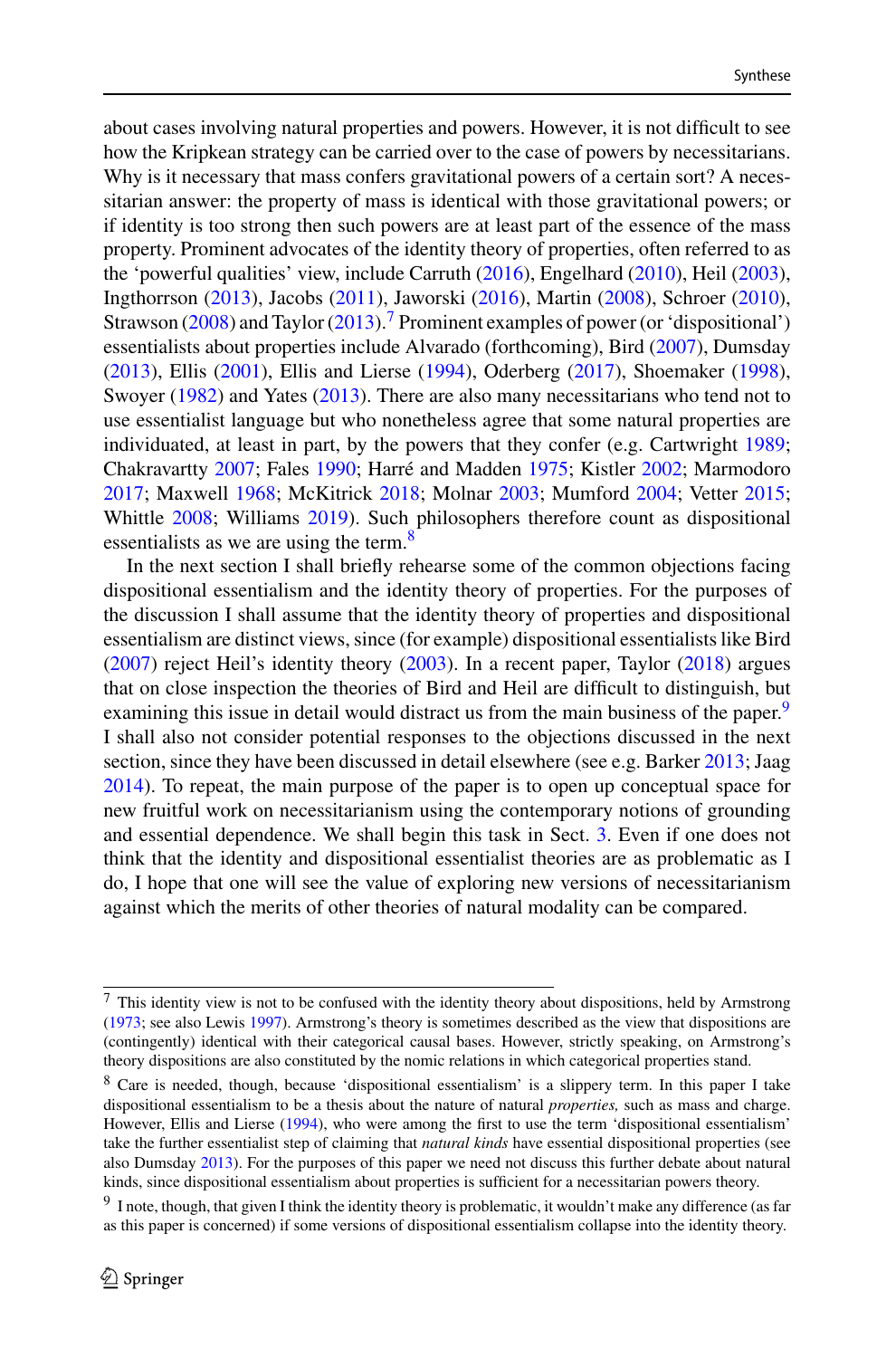### <span id="page-5-0"></span>**2 Familiar problems facing dispositional essentialism and the identity theory**

Let us start with dispositional essentialism, the view that natural property types have a dispositional essence—an essence that is modal and relational. As mentioned earlier, there is disagreement about the precise nature of this modality but perhaps the most widely held view is that dispositional essences should be fleshed out in terms of subjunctive conditionals (e.g. Bird [2007,](#page-28-2) Ch. 3). Another important feature of dispositional essentialism is that its advocates are strong actualists about modality, which means they wish to ground modal talk in the properties of concrete objects rather than, say, possible worlds (e.g. Vetter [2015\)](#page-30-10). The most detailed articulation of contemporary dispositional essentialism is to be found in the work of Bird [\(2007\)](#page-28-2), which builds on work by Ellis [\(2001\)](#page-28-3) and Mumford [\(2004\)](#page-29-1).

In recent years, the most common complaint raised against Bird-type dispositional essentialism is that it harbours a structural problem. This worry has been raised by Barker [\(2013\)](#page-28-9) and articulated in detail by Jaag [\(2014\)](#page-29-18). Roughly, the worry is that it is difficult to see how the properties of objects could both ground modal facts about those objects and at the same time be essentially dependent on those facts. Prominent philosophers in the literature on essence have been sceptical of the idea that anything could ground that on which it essentially depends (see e.g. Jaag [2014,](#page-29-18) Sect. 3; Fine  $2015$ , p. 297). If the properties of things ground facts about natural modality (such as subjunctive facts), then those modal facts are plausibly derivative entities. Indeed, one of the benefits of dispositional essentialism is precisely supposed to be that it explains away the laws of nature (e.g. Bird [2007,](#page-28-2) Ch. 9; see also Mumford [2004\)](#page-29-1). But if natural modality is derivative, it is difficult to see how properties—which dispositional essentialists take to be fundamental—could be essentially dependent on natural modality, for this would mean that something fundamental (a property) has an essence which is not itself fundamental (again see Jaag [2014,](#page-29-18) Sect. 3 for details). If properties have a non-fundamental, derivative essence, then surely the properties will be derivative. But not everything can be derivative!

What options do the dispositional essentialists have? The objection above rests in part on the idea that grounded entities are derivative relative to their grounds—which depends in turn on the asymmetry of grounding (more on this later). One option for the dispositional essentialists is to question this assumption and accept the idea that properties and natural modality might be equally fundamental and stand in a symmetric relationship of ontological dependence. This suggestion is explored by Yates [\(2018,](#page-30-14) Sect. 4) and Jaag [\(2014,](#page-29-18) pp. 12–13), but the notion of symmetric ontological dependence remains controversial. Another option is to reverse the grounding claim and maintain that facts of natural modality ground the properties of things rather than vice versa. This view would be consistent with the claim that properties have a dispositional essence. We shall discuss this option more in Sect. [6.](#page-21-0) However, for current purposes we should note that this theory comes at the cost of making properties nonfundamental. Such a view would therefore not be attractive for those who hold that universals or tropes form a fundamental ontological category–which includes most (if not all) dispositional essentialists. Moreover, it is far from clear that such a view can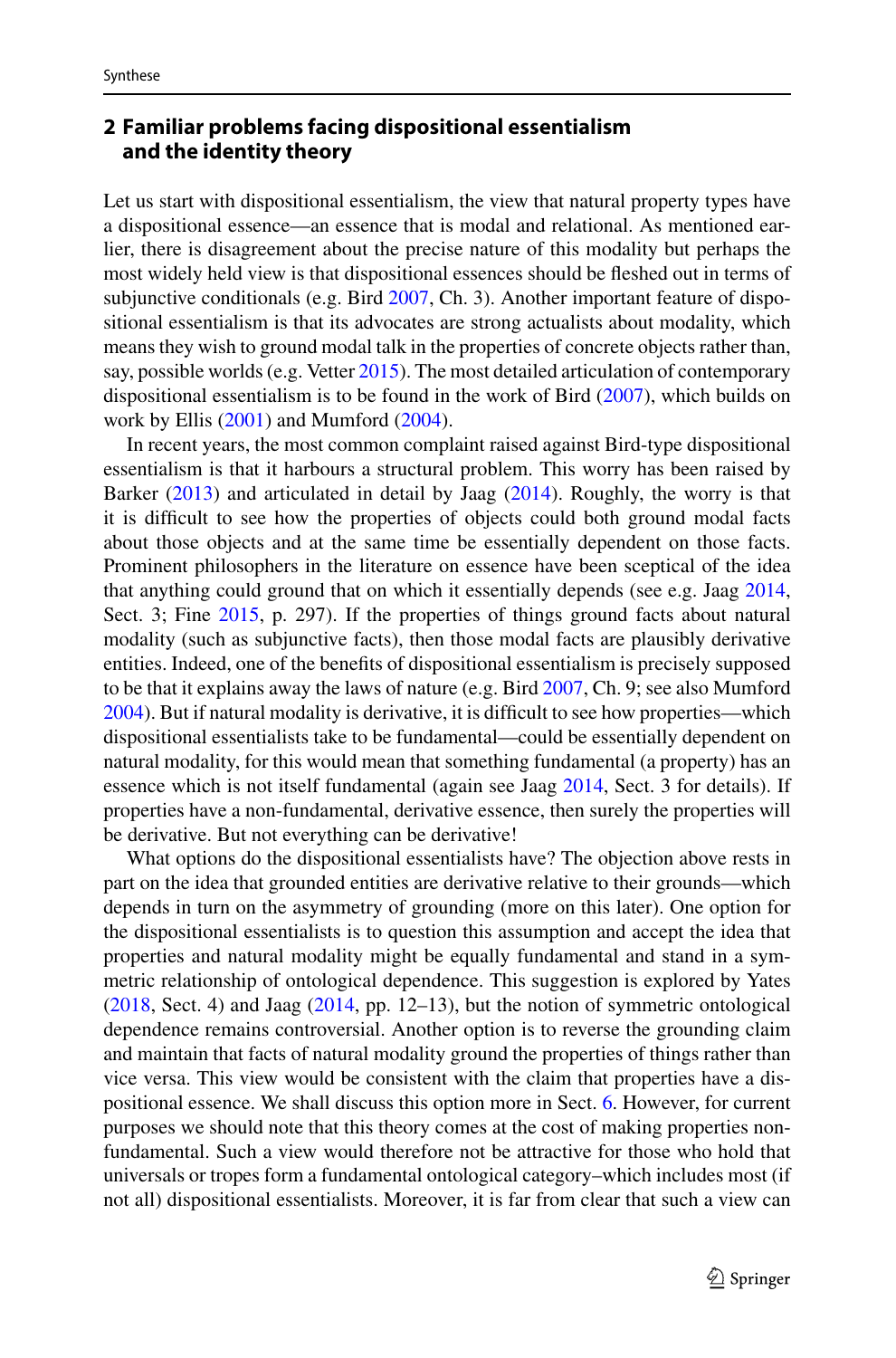provide an illuminating account of modality, since natural modal facts end up being primitive.

For these reasons, one might be tempted by the identity theory of properties, on which properties are said to be powerful qualities. I take it that this is a distinct and simpler theory than Bird-type dispositional essentialism. Identity theorists tend not to flesh out powers in subjunctive or relational terms, as Bird does, and identity theorists such as Heil and Martin tend to avoid the terminology of essence altogether. Moreover, Heil and Martin accept that properties are qualitative, a claim that Bird and his followers typically resist. According to the identity view, properties and powers are equally fundamental: properties are at once qualitative *and* modal. Heil summarises the view as follows  $(2003, p. 111)$  $(2003, p. 111)$ :

*Identity*: a property P's dispositionality, Pd, is P's qualitativity, Pq, and each of these is  $P: Pd = PQ = P$ 

Unfortunately, for all its benefits the identity theory faces some fundamental objections—objections that are distinct from Jaag's criticisms of dispositional essentialism. The main challenge is that many find it difficult to see how qualitative properties and powers can be identical. Qualitative properties and powers appear to have different features, which suggests they are non-identical (see e.g. Barker [2013,](#page-28-9) p. 649; Williams [2019,](#page-30-12) pp. 115–116). Armstrong, for example, takes an incredulous tone when he says that qualities and powers 'are just different, that's all'  $(2005, p. 315)$  $(2005, p. 315)$  and that if one is going to identify qualities and powers, one might 'as well identify a raven with a writing desk' (Armstrong [2004,](#page-28-12) p. 141). What, though, are the specific reasons for thinking that qualitative properties and powers are distinct? As Taylor [\(2018\)](#page-30-13) has pointed out, some of the reasons given in the literature are bad reasons because they beg the question against the identity theory. For instance, in places Armstrong defines qualities (or what he calls 'categorical' properties) precisely as non-dispositional properties [\(1997,](#page-28-13) p. 69), which of course makes the identity theory sound contradictory. But this will not worry the identity theorists, because their view is precisely that qualitative properties *are* dispositional.

A better version of the Armstrongian complaint is one that focuses on the ways in which different qualities and different powers are distinguished. Even if powers are essentially tied to qualities in some way, power types are typically identified and distinguished in relational terms, by the manifestations that they are powers*for* (see e.g. Bird [2007;](#page-28-2) Lowe [2010\)](#page-29-21). For instance, to know what the power of fragility is *just is* to know that fragility is the power*to break*. Indeed, even Heil, himself an identity theorist, concedes that powers are identified relationally because it is this fact that generates an alleged regress problem facing Bird's version of dispositional essentialism (Heil [2003,](#page-29-5) Ch. 10). In contrast, it seems that qualities have a self-contained, non-modal essence; an intrinsic *suchness*. We can understand what, say, the quality of sphericality is without reference to anything else. Qualities are self-individuating, one might say.

Ingthorrson [\(2013\)](#page-29-6) has offered one of the most detailed responses to the worry just outlined, and his response is that these different modes of identification of qualities and powers merely reflect an epistemological or conceptual difference, rather than a metaphysical difference. On his view, the best thing for an identity theorist to say is that we can single out a property *in thought* in one of two ways: either directly, as when we, say, directly perceive a shape, or indirectly via the effects that the property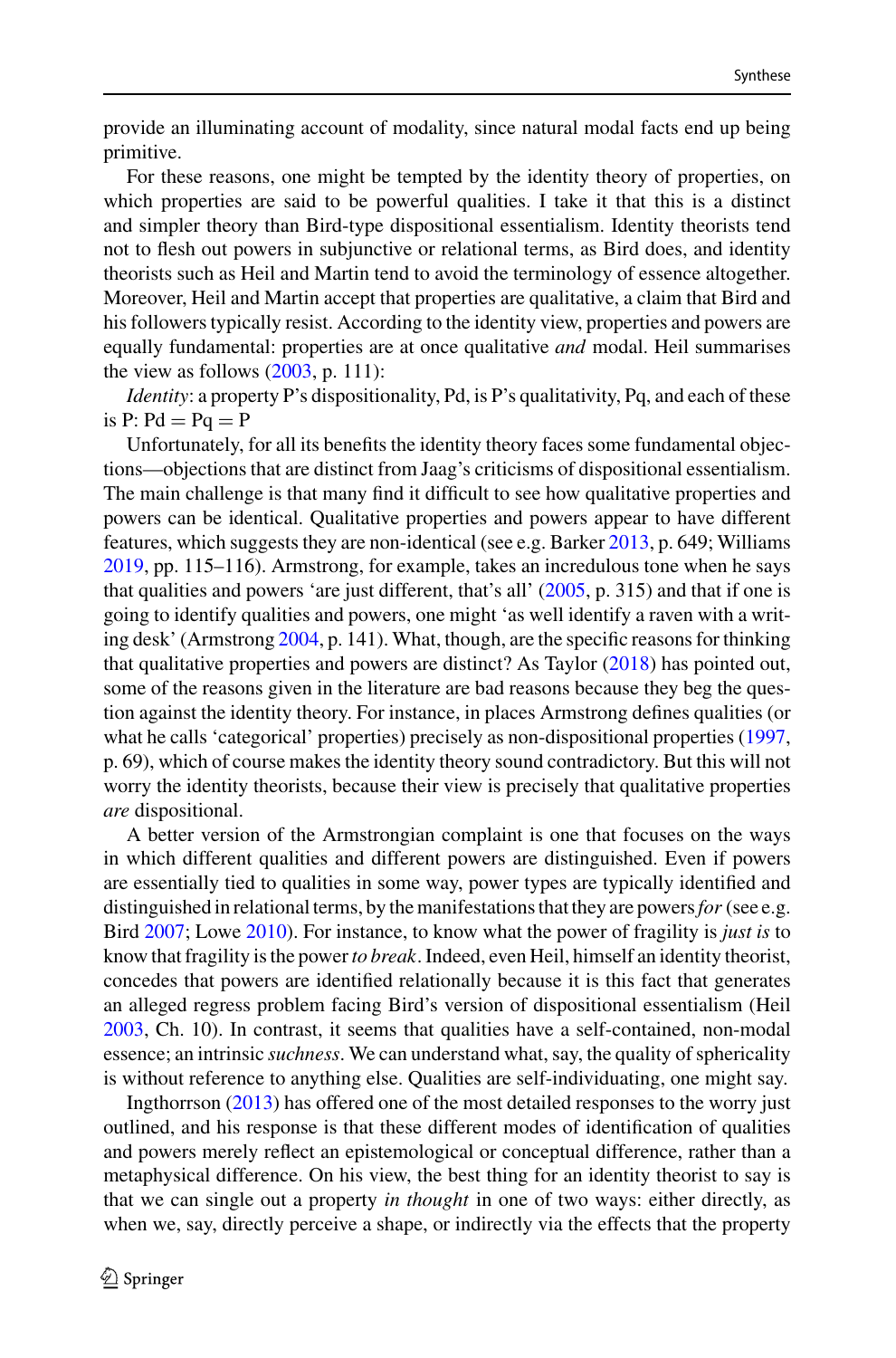instance produces in other things. When we single out a property in the former way, we identify it qualitatively, but when we use the latter method we identify it powerfully.

I agree that Ingthorsson's response is a natural route for the identity theorist to take but the problem is that the theory then becomes more about *epistemology* than metaphysics, which compromises its status as thoroughgoing necessitarianism. Of course, the metaphysical thesis that properties are at once qualitative and dispositional can be consistently held alongside the epistemic point that there are qualitative and dispositional ways of conceptualising or picking out those properties. However, if one tries to *demystify* the identity claim by understanding it in the way that Ingthorrson does, as an epistemological claim, then the theory ends up saying little about the underlying metaphysical nature of properties. As Molnar complains [\(2003,](#page-29-17) p. 154), this makes it difficult to see how the identity theory differs in a significant way from a view that Mumford  $(1998)$  called 'neutral monism'.<sup>10</sup> Such a theory is more about modes of presenting properties and is metaphysically neutral about the nature of properties themselves. It is therefore difficult to see on what basis a neutral monist can say that there are metaphysically necessary connections between the qualitative and dispositional aspects of properties.

Now that we have briefly considered problems with orthodox forms of necessitarianism—the dispositional essentialist and identity theories—let us begin to explore some different options.

#### <span id="page-7-0"></span>**3 Necessitarianism with grounding**

Rather than being underpinned by property identities or property essences, necessary connections can be underpinned instead by relations of grounding. To say that X grounds Y is to say that Y exists*in virtue* of X. Grounding is a metaphysical determination relation that provides an explanation for *why something is so*. We shall take it that, first and foremost, grounding is a relation between *entities* in the world.[11](#page-7-2) A common example of grounding is that the existence of a set is grounded in the existence of its members. Importantly for our purposes, the orthodox view of grounding is that if X *fully* grounds Y, then it is metaphysically necessary that Y exists if X does. Among those who favour this necessitarian view of grounding are Audi [\(2012a\)](#page-28-14), Dasgupta [\(2014\)](#page-28-15), deRosset [\(2010\)](#page-28-16), Fine [\(2015\)](#page-29-20), Rosen [\(2010\)](#page-30-15) and Trogdon [\(2013\)](#page-30-16). The main reason for accepting grounding necessitarianism is that full grounds are supposed to fully determine and metaphysically explain that which they ground. But if the relationship between grounded entities and their full grounds is contingent, it is difficult to see how those grounds can provide a complete metaphysical explanation for that which they ground.<sup>[12](#page-7-3)</sup> For the purposes of this paper, I shall assume this orthodox

<span id="page-7-2"></span><span id="page-7-1"></span><sup>10</sup> This sort of worry has also been raised by Jacobs [\(2011,](#page-29-7) p. 89).

 $11$  I have no objection to those who also speak of true propositions being grounded, as Fine does in his earlier work. However, I take it that grounding structures between propositions obtain because of the grounding structures in concrete reality.

<span id="page-7-3"></span><sup>&</sup>lt;sup>12</sup> As is the case with any philosophical principle, the orthodoxy has been questioned. For example, Skiles [\(2015\)](#page-30-17) has discussed what he takes to be counterexamples to grounding necessitarianism. Unfortunately, due to space limitations I must deal with Skiles' concerns elsewhere. However, it is worth noting that even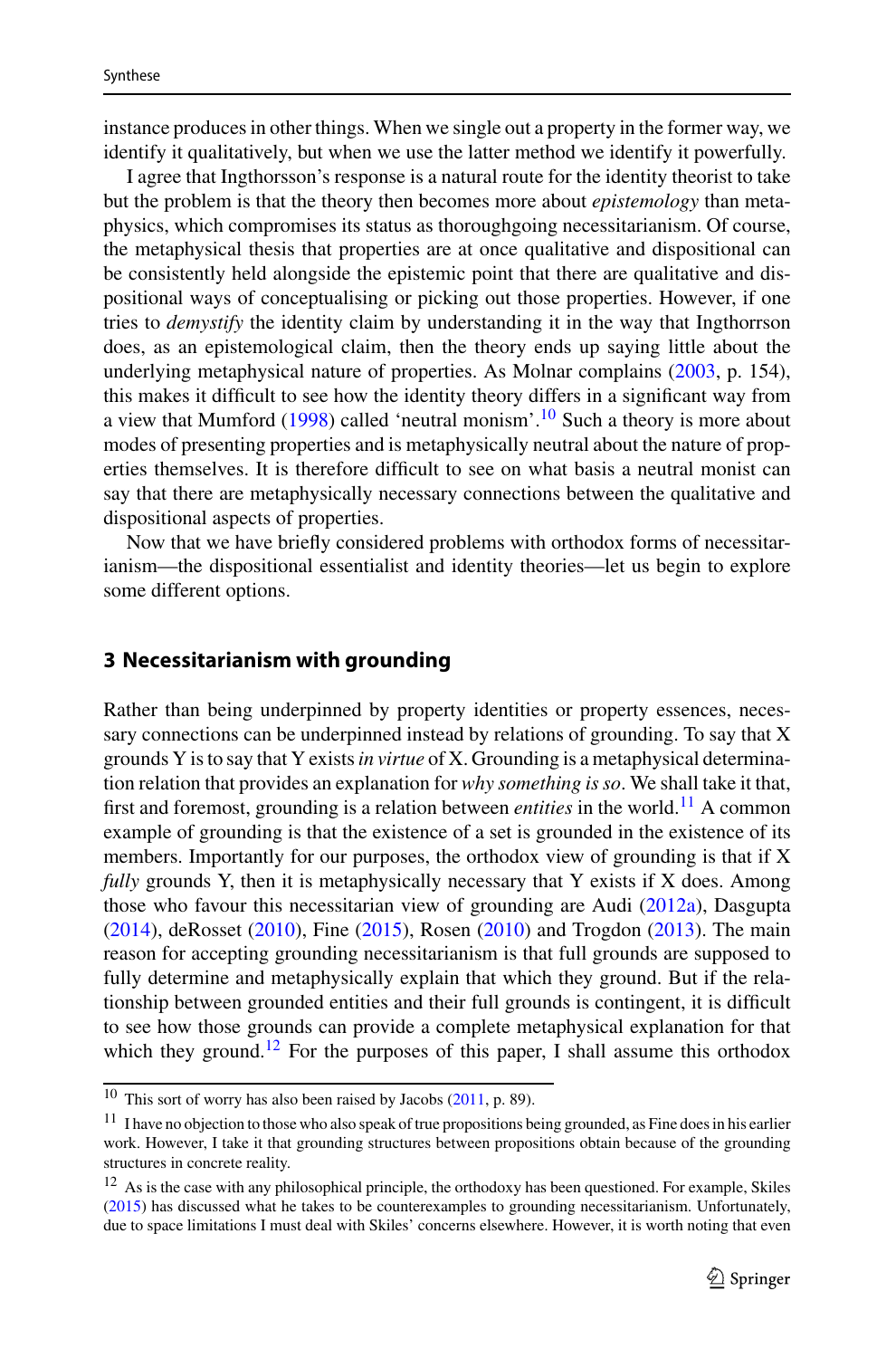necessaritarian view about full grounding. It follows from this assumption that we could be necessitarians (in the sense defined earlier) by accepting that the properties of things fully ground their powers (or vice versa).<sup>13</sup>

As we shall see in the next section, grounding commitments still leave room for further claims about essential dependence. Different combinations of grounding and essence claims (or lack thereof) yield a spectrum of new necessitarian positions, many of which avoid objections facing the orthodox approaches discussed in the previous section. My aim is not to choose between the theories discussed, though I will raise some preliminary points in favour of the grounding approach developed in this section. In Sect. [5](#page-17-0) we shall consider the senses in which the grounding theories are and are not compatible with Humean metaphysics.

So far we have seen how grounding is a metaphysical determination relation that provides an explanation for why something is so. Since that which is grounded depends in some way on its (full) grounds, it is plausible that that which is grounded is less fundamental than its grounds. Hence, grounding relations are said to impose a partial ordering on reality. This ordering is generated by the fact that grounding is plausibly asymmetric, irreflexive, and transitive. Although these formal features have occasionally been questioned in the literature, I shall assume the orthodox view of grounding for the purposes of this paper.<sup>14</sup> It should be emphasized that to say that grounded entities are derivative is not to say that grounded entities do not exist, as Schaffer emphasizes [\(2009,](#page-30-18) Sect. 2). For example, one might flesh out physicalism about the mental as the view that mental properties are grounded in physical properties, but such a view does not imply that mental properties do not really exist; it says only that mental properties exist in virtue of physical properties (see Schaffer [2017](#page-30-19) for a detailed development of 'grounding' physicalism). Note also that grounding is not the same thing as entailment. For example, a grounding physicalist can maintain that mental states are grounded in physical states without accepting that physical descriptions entail mental descriptions. And in the current case, a grounding-based necessitarian can accept that qualitative properties ground powers without accepting that qualitative property predications, such as 'x is spherical', entail power predications, such as 'x has the power to roll' (more on this later). Finally, and in line with Audi [\(2012a,](#page-28-14) [b\)](#page-28-17),

Footnote 12 continued

if Skiles' counterexamples are successful, his criticisms are compatible with the claim that full grounding occurs with metaphysical necessity in some cases. None of his counterexamples involve cases of properties grounding powers (or vice versa).

<span id="page-8-0"></span><sup>&</sup>lt;sup>13</sup> Henceforth, whenever I use the term 'ground' I shall mean 'fully ground' unless otherwise indicated. To be clear, this 'full' notion of grounding is different to the notion of realization that is sometimes employed in the dispositions literature. For example, according to Prior et al. [\(1982\)](#page-29-23) dispositions are higher-order properties: properties of having first-order properties which play certain causal roles. Higher-order properties are sometimes described as being 'grounded in' first-order properties (e.g. Heil [2012,](#page-29-24) p. 60). However, on close inspection it is clear that the theory of Prior, Pargetter and Jackson can only involve partial grounding at best. Prior, Pargetter and Jackson hold that the relationship between dispositions and their realizers is contingent and varies with the (contingent) laws of nature (1982, pp. 253–254). Hence, the theory of Prior, Pargetter and Jackson should not be included among the grounding-based theories of necessitarianism discussed in this paper.

<span id="page-8-1"></span><sup>&</sup>lt;sup>14</sup> For example, Rodriguez-Pereyra [\(2015\)](#page-30-20) argues that grounding is neither transitive, nor irreflexive, nor asymmetric. Thompson [\(2016\)](#page-30-21) also questions the asymmetry of grounding. As I note in Sect. [8,](#page-23-0) if some of these formal features turn out to be different then the spectrum of possible positions in Fig. [1](#page-26-0) would be larger than that presented here.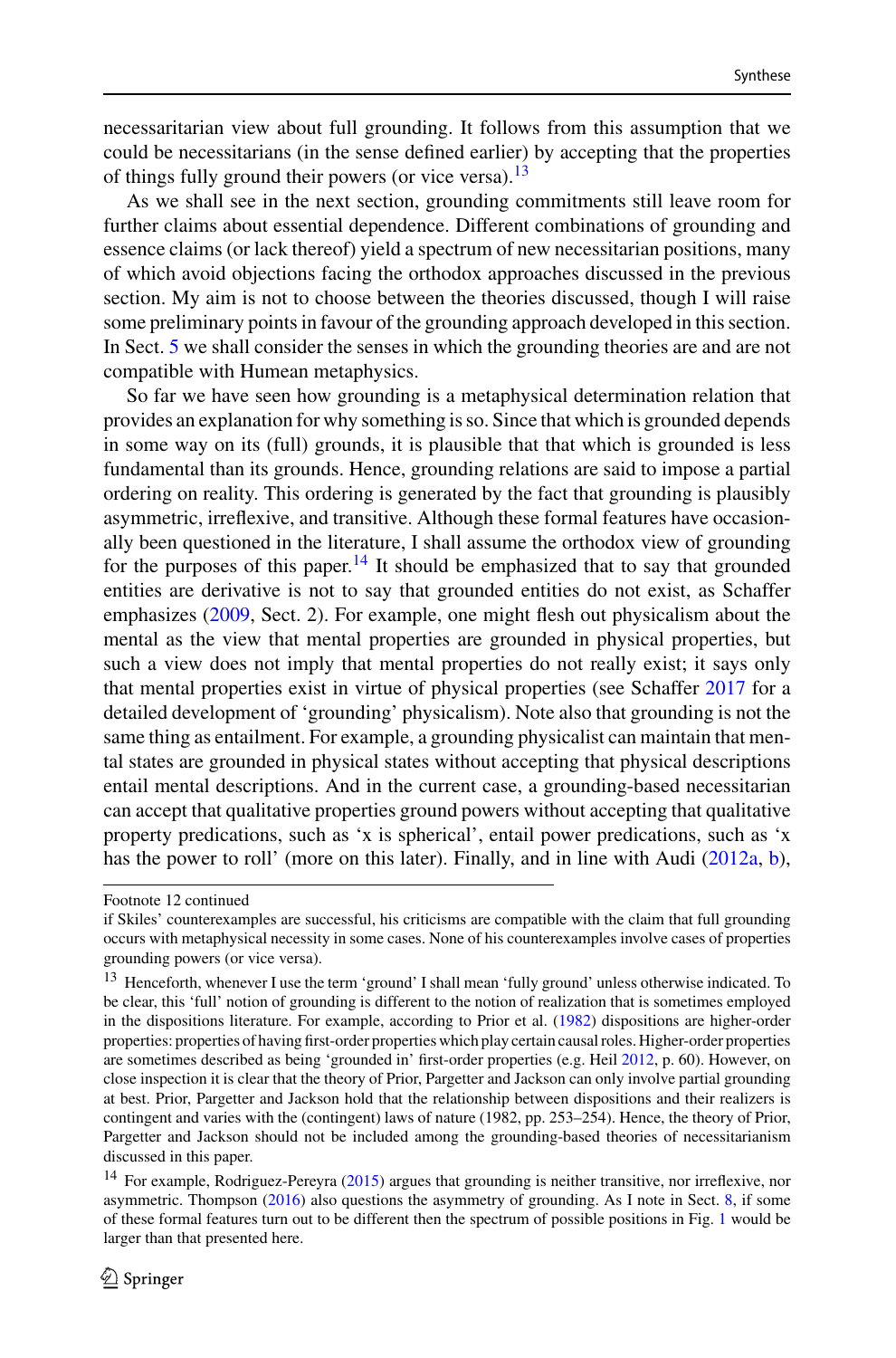we shall assume that grounded entities are not reducible (in the metaphysical sense) to their grounds. This claim is plausible if one accepts, as I do, that cases of ontological reduction involve identity. As Audi points out  $(2012b, p. 110)$  $(2012b, p. 110)$ , cases of identity cannot involve grounding given the irreflexivity of grounding.<sup>[15](#page-9-0)</sup> If this is right, then a grounding necessitarian can maintain, as most necessitarians do, that powers are real, irreducible feature of reality.

Is grounding a primitive relation ('Big 'G" grounding) or can grounding necessities be realized in different ways by a variety of other metaphysical relations ('small 'g" relations)? Candidate 'small g' relations include those that hold between parts and wholes, truths and truthmakers, types and tokens, sets and their members, determinates and determinables and so on (see Wilson [2014;](#page-30-22) Bennett [2017](#page-28-18) for further discussion). I lean towards the 'big G' approach but due to space limitations I cannot attempt to settle this debate here. The important assumption for our purposes is that some entities exist in virtue of others and do so as a matter of metaphysical necessity. Fortunately, this is something that 'small 'g" and 'big 'G" theorists can agree on. Proponents of either position will, for example, accept that sets exist in virtue of their members and are necessitated by them. For necessitarians who favour a 'small g' approach, one could, for example, appeal to the notion of constitution in order to develop the claim that powers exist in virtue of properties (or vice versa), providing that constitution is not the same thing as identity. The idea then would be that property instantiations are what constitute certain modal facts about objects (or vice versa).

Now, for those seeking a version of necessitarianism based on grounding, a core thesis is as follows:

*The grounding theory of powers*: For all properties and all powers of things, each power of a thing is fully grounded by some property (or properties) of that thing.

The main difference between this necessitarian theory and the approaches criticized earlier is that an advocate of the grounding theory should reject the claim that the properties of things are identical with, or essentially dependent on, the powers of those things. Grounding is generative and (plausibly) asymmetric, whereas identity is a symmetric and non-generative relation. Hence, as explained earlier, one cannot consistently maintain that the relation between the properties and powers of things is both grounding *and* identity. Similarly, for reasons already explained, one cannot coherently claim that the properties of things ground the powers of those things while also maintaining that those properties are essentially dependent on the powers. Again, the orthodox view in the grounding literature is that grounded entities are derivative from, which is to say less fundamental than, their grounds. Thus, if properties were essentially dependent on powers, the grounding theorist would have to commit to the bizarre claim that natural properties, which form a fundamental ontological category, have non-fundamental essences (see again Jaag [2014,](#page-29-18) Sect. 3 for details). The upshot is that if we accept the grounding theory, we must accept that properties have a *nondispositional* essence.

<span id="page-9-0"></span><sup>15</sup> Recall that a grounded entity (call it y) is said to be less metaphysically fundamental than that which grounds it (call it x). But if x is identical with y then surely y cannot be less fundamental than x. Rather, if x is identical with y, then x and y are equally fundamental.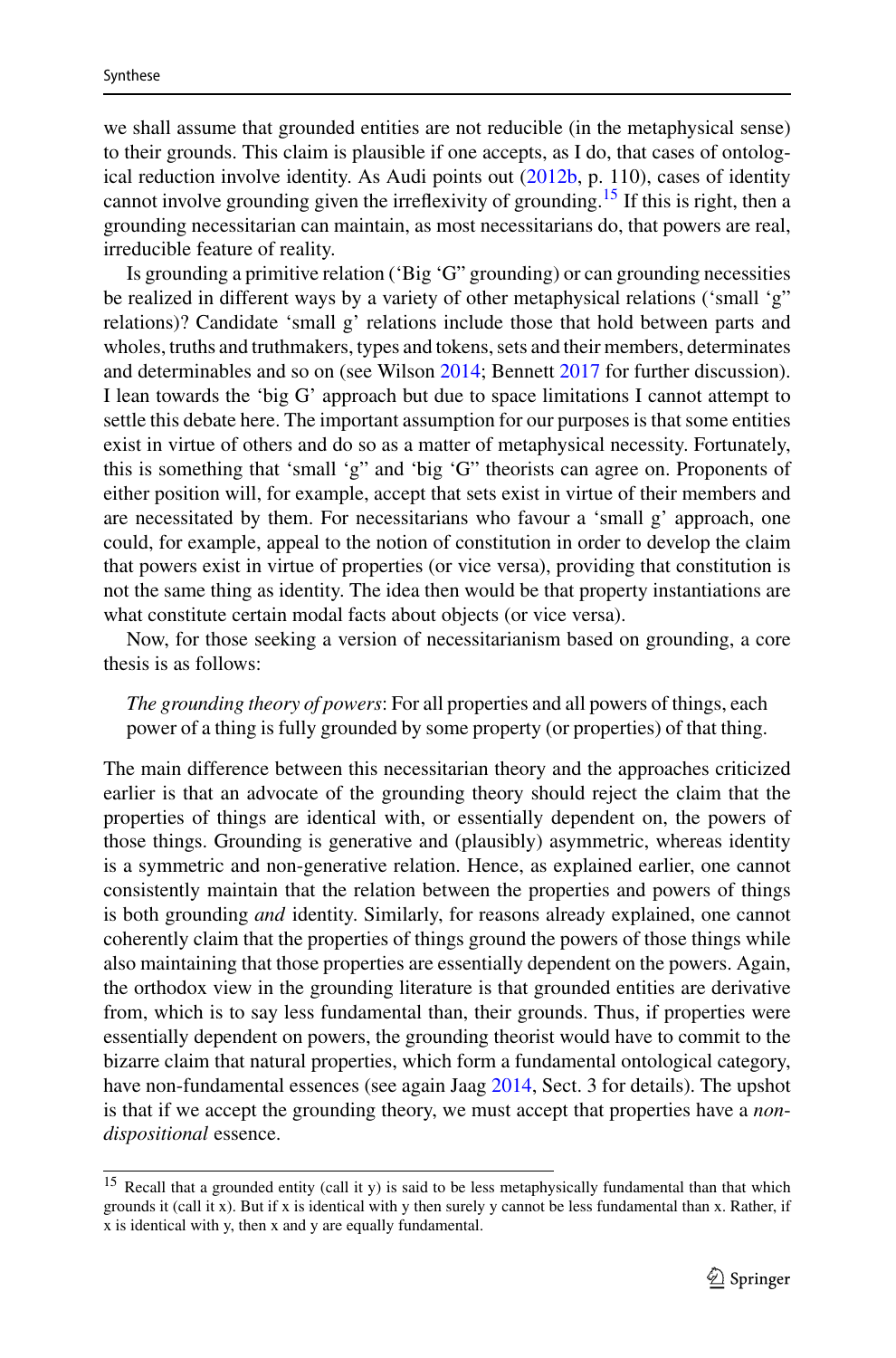There are, however, at least two ways in which a property can have a nondispositional essence. To borrow terminology from Hildebrand [\(2016\)](#page-29-25), one option is to say that properties have 'bare quiddities', which is to say that there is nothing more than a bare numerical difference between properties. The other option is to say that properties are have a thick, qualitative nature—a view that Hildebrand calls 'qualitative quidditism'.[16](#page-10-0) Hildebrand provides several general arguments for the claim that qualitative quidditism is the most plausible form of quidditism. However, in the context of the grounding theory of powers, there is a specific reason for preferring the qualitative view. If properties are bare and there are no qualitative differences between them, then it would seem a mystery as to why properties necessitate the specific powers that they do, rather than others (see Smith [2016,](#page-30-23) p. 249, who makes a similar point). In contrast, if properties are qualitative, one can maintain that the powers are constrained by the specific qualitative natures of the relevant properties (more on this below).

This qualitative grounding theory is so simple that it is surprising it has not received more attention in the vast literature on natural modality. This is perhaps because the contemporary notion of grounding has only been developed and refined in recent years. As far as I know, I was one of the first to propose the idea that qualitative properties fully ground powers (Tugby  $2012$ ), <sup>[17](#page-10-1)</sup> but at the time I did not develop the idea in any detail. Jaag [\(2014,](#page-29-18) Sect. 4.2) appears to be the first to discuss some of the different grounding theories that are available, but devotes only a few pages to the issue. More recently, Audi [\(2012b,](#page-28-17) p. 117), Smith [\(2016,](#page-30-23) pp. 250–251), Yates [\(2018,](#page-30-14) Sect. 4), Kimpton-Nye [\(2018,](#page-29-26) Ch. 3), Azzano [\(2019,](#page-28-19) p. 348), Giannotti [\(2019,](#page-29-27) pp. 6- 7), Contessa [\(2019,](#page-28-20) Sect. 6) and Coates [\(2020\)](#page-28-21) have discussed specific theories that might qualify as grounding theories in one way or another. However, as far as I know, this is the first paper to offer a detailed systematic analysis of the different grounding and dependence theories that are available.

Before introducing other unexplored versions of necessitarianism, let us offer some further clarifications about the grounding theory before explaining why necessitarians might find it attractive. As mentioned earlier, for the purposes of this paper we may use the terms 'property' and 'power' in a flexible way, which leaves open a variety of ways of developing the grounding theory and should make it attractive to a variety of necessitarians. Most necessitarians are realists about properties in one sense or another. Thus, the properties that ground powers could be, for example, module tropes or modifier tropes (Garcia [2015\)](#page-29-28), or immanent universals or transcendent universals. The grounding claim is compatible with all of these theories of properties as far as

<span id="page-10-1"></span><span id="page-10-0"></span><sup>&</sup>lt;sup>16</sup> See also Locke [\(2012\)](#page-29-29) and Smith [\(2016\)](#page-30-23) for detailed discussions of the different ways in which quiddities can be characterized.

<sup>&</sup>lt;sup>17</sup> I wrote: 'It is ... purely the qualitative aspects of a thing's properties which ground its dispositions' [\(2012,](#page-30-24) p. 278). In that paper I categorized this theory as a version of dispositional essentialism, but for reasons explained in the discussion of Jaag's paper above, I now think that was a mistake. As should be clear in the current paper, the grounding theory of powers and dispositional essentialism provide very different options. In 2012 I briefly fleshed out the grounding claim by appealing to Jacobs' claim [\(2011\)](#page-29-7) that property instantiations are truthmakers for counterfactuals. There I was assuming that truthmaking is a grounding relation (in line with e.g. Rodriguez-Pereyra [2005;](#page-30-25) Schaffer [2008\)](#page-30-26). However, it has been argued recently that truthmaking is not a case of grounding  $(Audi 2019)$  $(Audi 2019)$  and in this paper I have avoided fleshing out the notion of grounding in this way.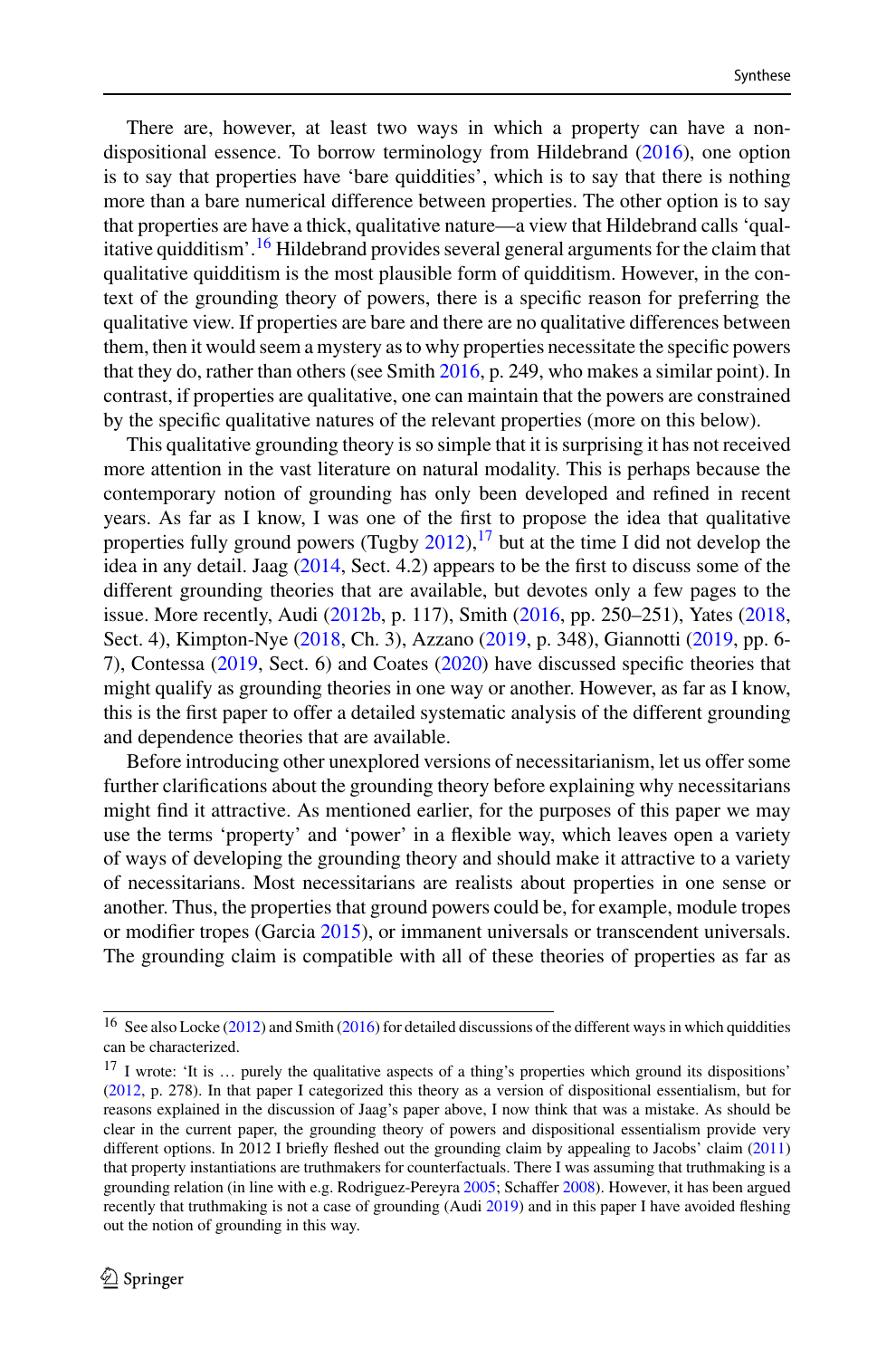I can tell. And as we shall see in Sect. [6,](#page-17-0) there is also a different grounding theory which can be formulated using a nominalist approach to properties.

The question of what we mean by 'power' affects the kind of grounding that is involved in the theory. As we saw above, what is uncontroversial is that powers are modal entities of some sort, since they determine what is naturally possible for an object. But the nature of this modality will affect whether, for example, our notion of grounding is of the *flat* or *dimensioned* variety. Grounding theorists draw this distinction to separate cases in which a grounded entity is in the same ontological category as that which grounds it ('flat' grounding) and cases in which a grounded entity is in a different ontological category to that which grounds it ('dimensioned' grounding; see e.g. Schaffer [2009,](#page-30-18) pp. 375–376). For the purposes of the discussion below I shall for convenience assume that a thing's instantiating a property and a thing's possessing a power are both *facts* or *states of affairs* of a certain sort. I shall therefore assume a *flat* notion of grounding in the case of properties and powers. However, nothing crucial turns on this issue. I accept that the notion of dimensioned grounding is coherent and occurs in many cases, as when Socrates (a concrete entity) grounds the singleton set containing Socrates (an abstract entity). If necessitarians wish to deny that the possession of a power is a fact, and prefer instead a dimensioned theory of grounding, the general theory we are considering would still be available.

Another clarification is that we may remain neutral on whether the necessary correlations between properties and powers are one-to-one. There is no a priori reason why an entity should not ground more than one entity. The grounding theory could, for example, accept that a single property instantiation grounds multiple powers. For this reason, we should not go as far as to suggest that powers are ever fully indi-viduated by the qualitative properties that ground them.<sup>[18](#page-11-0)</sup> Moreover, we might also want to accept cases in which a single power is collectively grounded in more than one property instantiation, such as a needle's power to pierce linen, which is arguably grounded in the needle's rigidity as well as its shape. Cases of extrinsic dispositions (McKitrick [2003\)](#page-29-30), such as weight, also provide a stock of examples of dispositions that do not depend on a single property instantiation.<sup>[19](#page-11-1)</sup> Finally, the grounding theory could in principle accept that different kinds of property fully ground the same kind of power, meaning that power types are multiply realizable. Thus, the grounding theory has flexibility in a way that some other versions of necessitarianism, such as the identity theory, does not have.

What, then, are some of the advantages of the grounding theory? I believe there are many but I'll just raise a small number of related points here. As explained, my main aim is to explore the conceptual landscape of necessitarianism rather than to argue for a specific view. What seems clear, though, is that the grounding theory discussed avoids the problems facing the essentialist and identity theories discussed in Sect. [2.](#page-5-0) Since the grounding theorist need not (and should not) say that properties essentially depend on powers, they avoid the structural problem raised by Jaag in relation to Bird-type dispositional essentialism. And since grounding is not the same thing as

<span id="page-11-1"></span><span id="page-11-0"></span><sup>&</sup>lt;sup>18</sup> This would be implausible in any case, for again it is widely accepted that powers are individuated in part by the manifestations that they are powers for (see e.g. Bird [2007;](#page-28-2) Lowe [2010;](#page-29-21) Tugby [2013\)](#page-30-27).

<sup>&</sup>lt;sup>19</sup> I am grateful to an anonymous referee for highlighting this point.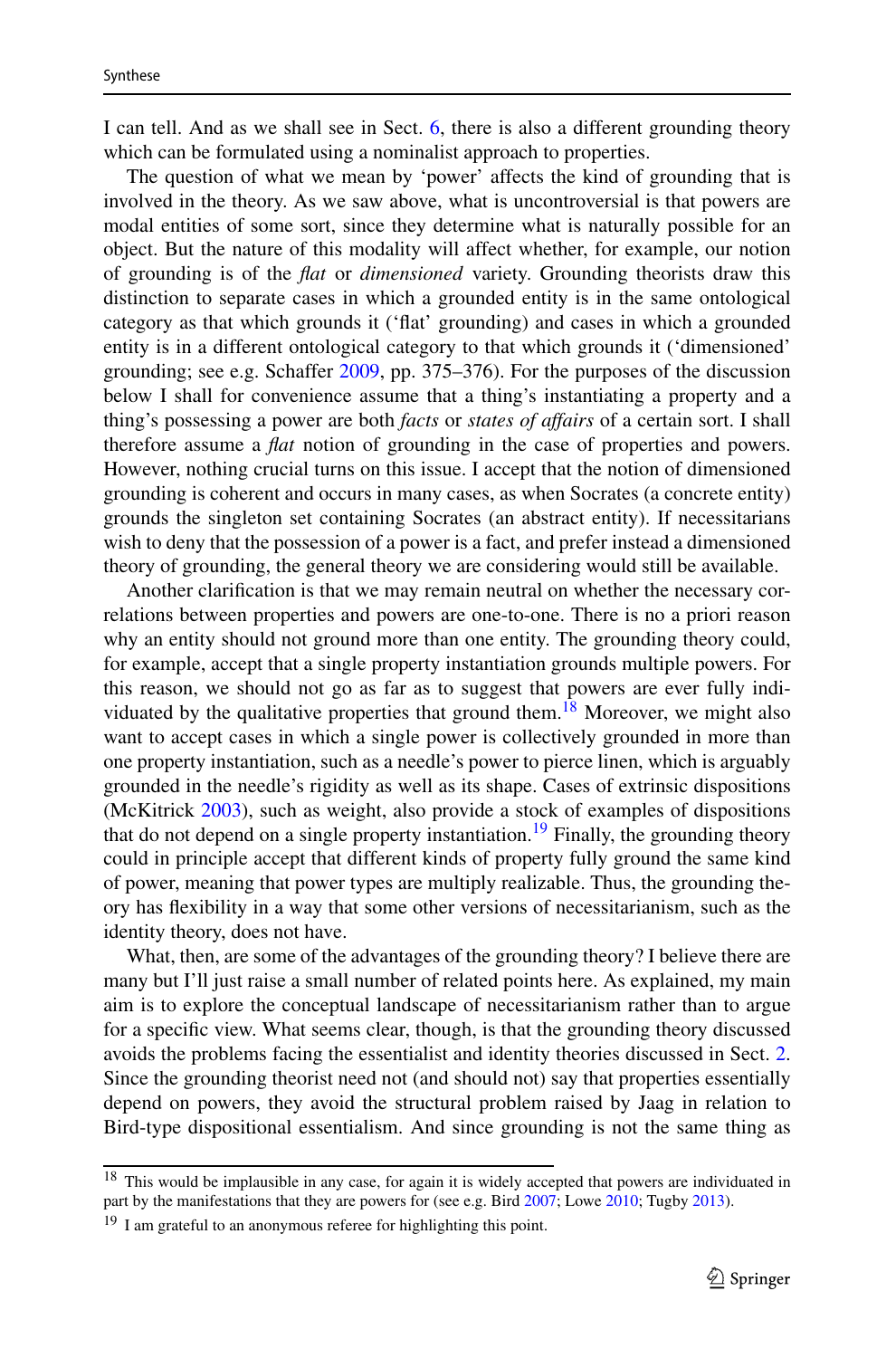identity, it avoids the incoherence worry facing the identity theory. The incoherence worry raised by Barker and others, to recall, is that it is difficult to see how that which fixes the identity of a property can be both non-modal (i.e. qualitative) and modal (i.e. dispositional) (Barker [2013,](#page-28-9) p. 649). It is clear that the grounding theory avoids this worry, because it can accept that properties and powers are individuated in different ways. According to the grounding theory, qualitative properties are not identical with powers but rather *ground* powers. On this view, qualitative properties and powers are intimately connected but nonetheless numerically distinct: qualitative properties are fundamental while powers are not.

Perhaps the most obvious advantage is that the grounding theory offers a straightforward actualist theory of natural modality. Actualism is a naturalistic account of modality since it maintains that only the actual world—the one we inhabit—exists. A quick look at the literature on actualism reveals that it is often expressed precisely as a view about the *grounding* of modality. For example, Vetter finds it natural to describe what she calls 'New Actualism' using the terminology of grounding: 'their shared aim is to identify, within the actual world, the grounds, source, or truthmaker of modal truths' [\(2011,](#page-30-28) p. 742). So, if one finds actualism attractive as a general approach to modality, then the view that properties ground natural modality seems an obvious one to pursue. Importantly, as we saw in Sect. [2,](#page-5-0) if we want to uphold this grounding claim, there are good reasons to reject the dispositional essentialist theory of properties.

Unlike the orthodox versions of necessitarianism, I think that the grounding theory also promises to avoid worries concerning the nature of powers (see Barker [2013](#page-28-9) for a range of objections). Importantly, the grounding theory does this while leaving us with all the benefits that necessitarianism brings (see Sect. [1\)](#page-1-0). I suspect that many dispositional essentialists and identity theorists are attracted to their views precisely because they provide a means of being a necessitarian. If that is the case, then I recommend that such theorists convert to the grounding theory. Here is one example of a challenge facing both dispositional essentialists and identity theorists $20$ : Powers are undoubtedly modal entities but it is difficult to see how a modal entity, which concerns not what is the case but what could or would or must be the case, can be part of the furniture of fundamental reality. Indeed, subjunctives with false antecedents are precisely called *counterfactuals* and it seems almost oxymoronic to say that counterfactuals are fundamental facts which obtain. In my view, this is probably why many have found the idea that powers are both actual and fundamental to be obscure. For example, Psillos [\(2006,](#page-29-31) p. 138) complains that on Bird's dispositional essentialist theory of properties, properties have to lead a mysterious 'dual life': on one hand they have to fix how an object constitutively *is*, while on the other hand they must, as powers, somehow look beyond the object and determine which behavioural manifestations are possible for it. For the same reasons, it could be argued that the identity theory is mysterious, since as we saw earlier it requires the self-same entity to have what looks like two different essences. I think part of the problem here is that powers are being interpreted as entities which are both modal and fundamental. If we really are going to be full-blooded actualists, then a more natural stance is to say that modal facts (in this case powers) are

<span id="page-12-0"></span><sup>20</sup> There are many others. For example, strong versions of dispositional essentialism face a variety of power regress problems (see e.g. Bird [2007,](#page-28-2) Ch. 6; Lowe [2010\)](#page-29-21). Given that the grounding theories above take properties to be qualitative, these regress problems are likely to be avoided.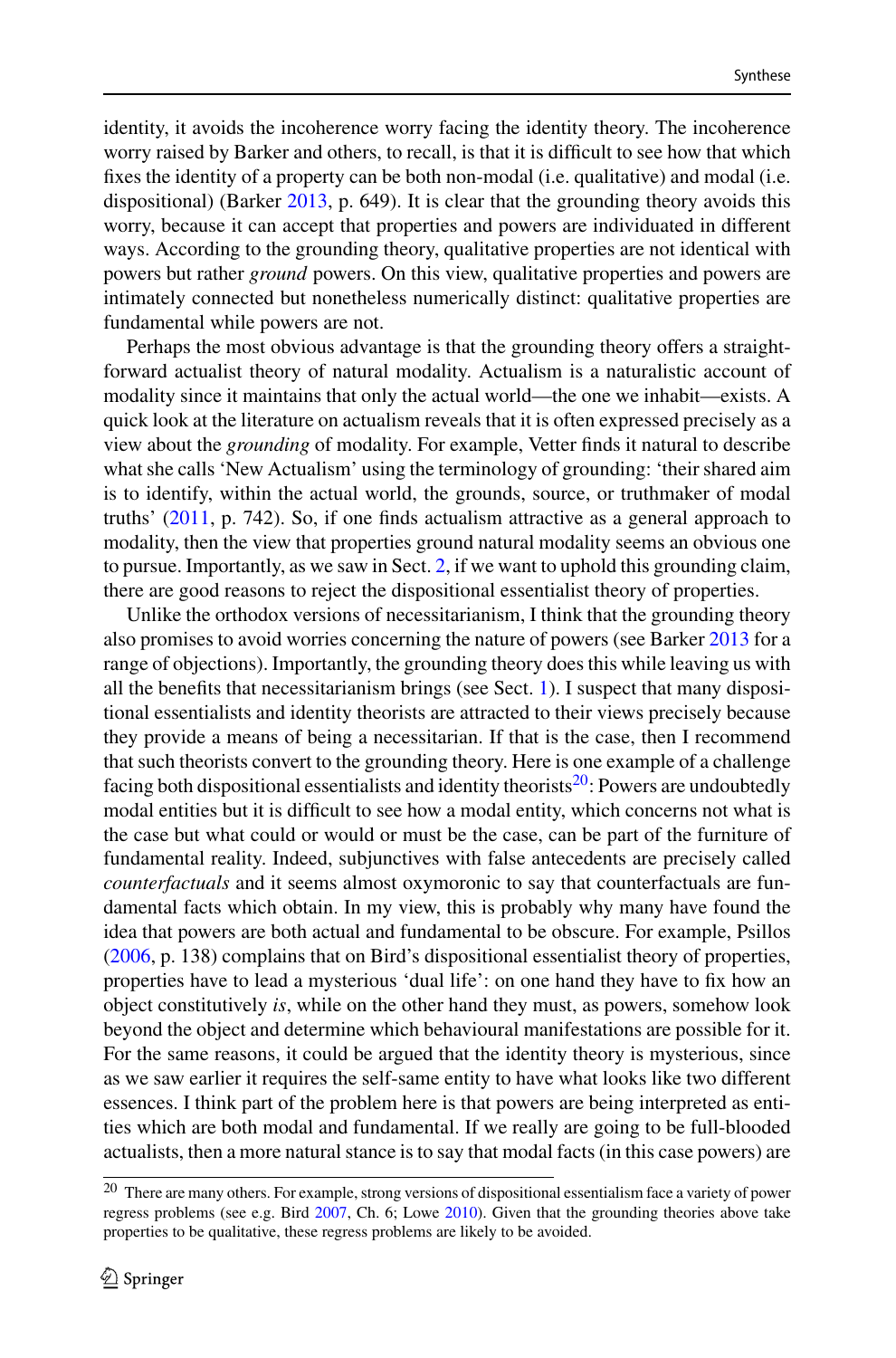not themselves fundamental but are grounded in concrete entities that are fundamental (in this case qualitative properties).

Of course, the grounding theory sketched here will no doubt face objections, some of which have already been raised on the rare occasions in which grounding necessitarianism has been discussed. For example, Jaag  $(2014, \text{Sect. } 4.2.5)$  $(2014, \text{Sect. } 4.2.5)$  has suggested that versions of dispositionalism based on grounding will face an 'inference problem'. If property descriptions do not entail power descriptions, then why should we accept that qualitative properties ground powers? The link between qualities and powers is opaque, it might be urged. Although it is not my aim to offer a detailed defence of any of the theories discussed in this paper, my suspicion is that there are good lines of response to this sort of objection, one that can draw inspiration from Schaffer's recent work on 'grounding' physicalism [\(2017\)](#page-30-19). Let me briefly explain.

As Schaffer discusses, physicalism is also criticised on the basis that the link between the physical and the mental is not 'transparent'. For example, it seems that physical descriptions do not entail mental descriptions, which suggests there is a problematic explanatory gap for the physicalists. However, Schaffer argues that this is not a good objection to versions of physicalism on which the physical *grounds* the mental. This is because even in uncontroversial cases of grounding, the grounding relations are not always 'transparent' is the way that critics of physicalism demand. For example, in cases in which parts compose (ground) wholes, it is not transparent that certain wholes must exist if certain parts do (Schaffer [2017,](#page-30-19) p. 7).

What conclusions should we draw from this? The answer is that it is rarely (if ever) the case that descriptions of grounds entail descriptions of the grounded, and grounding claims are rarely (if ever) based on claims about such entailments. Rather, grounding is a metaphysical relation that is *abductively* posited for theoretical reasons in cases where one phenomenon correlates with another. Grounding relations are not somehow deduced from descriptions of the grounds. As explained earlier, the modality of grounding is that of *metaphysical* necessity. The metaphysical necessity of grounded entities, given the existence of their grounds, is perfectly compatible with the logical or conceptual possibility of grounding entities existing in the absence of grounded entities. This is in part why Schaffer believes that the so-called 'conceivability' objections against physicalism do not stand up against grounding physicalism [\(2017,](#page-30-19) pp. 16–18). Importantly, I see no obvious reasons why grounding theorists about powers should not be able to make analogous moves against analogous objections.

In response, opponents might still complain that it is an act of faith to suppose that there is a relation of grounding between properties and powers. Grounding, to recall, is supposed to be a determination relation that underpins metaphysical explanation. But what reasons are there for thinking that properties—considered as non-modal entities—are eligible for explaining modal entities like powers? Or to put the worry in another way, what grounds the fact that properties ground powers? In the absence of such reasons the grounding relation begins to look mysterious, in which case perhaps a necessitarian would be better off accepting that the necessary connections between properties and powers are brute.<sup>21</sup>

<span id="page-13-0"></span><sup>21</sup> This is a position that Barker calls 'brute modalism' [\(2013,](#page-28-9) p. 611).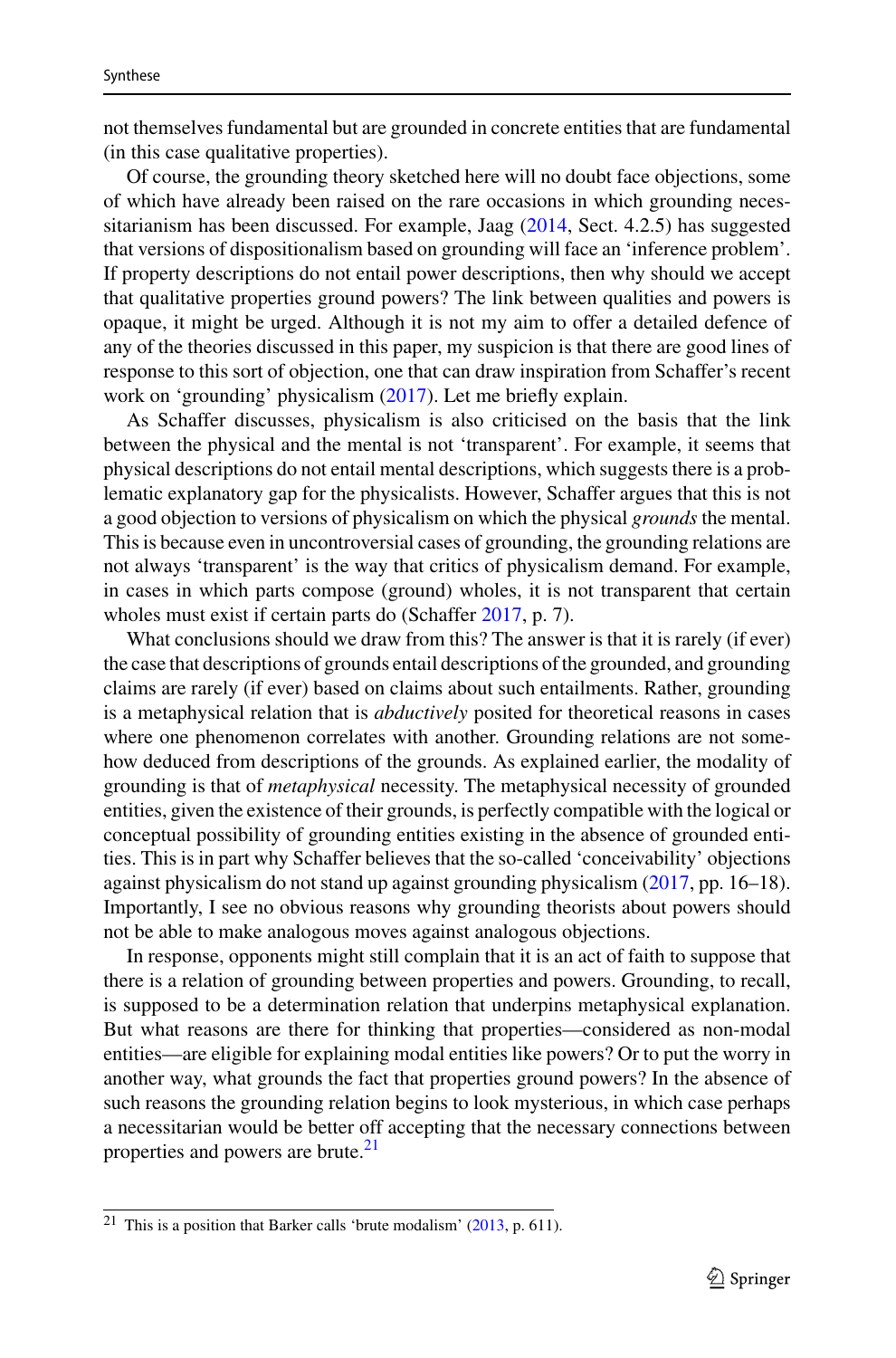In response, I note firstly that in various historical periods of philosophy there has been considerable support for the idea that modal features necessarily flow from entities whose constitutive essence is non-modal. For example, according to Aquinas's hylemorphism, the soul has a non-dispositional essence but nonetheless necessarily causes various powers (see e.g. Wippel  $2000$ , pp.  $266-275$ ).<sup>[22](#page-14-0)</sup> So, I suspect that the objection above is partly a product of Humean influences in recent philosophy. But putting the historical points aside, I believe the best way to defend the explanatory connection between qualitative properties and their associated powers is to insist that the connection is indeed transparent in many cases, despite the fact that grounding does not involve entailment. Consider, for example, structural properties, which are prominent in both everyday life and in natural science. The roundness of a ball or the tetrahedral structure of silane provide examples. These are paradigmatic examples of non-dispositional properties because they arguably have a geometrical essence rather than a dispositional essence. For this reason some dispositional essentialists, such as Ellis [\(2002,](#page-28-23) p. 173), accept that structural properties do not fall under the dispositional essentialist thesis. Yet, it seems clear that the nature of a structural property determines which causal powers are associated with it. $^{23}$  $^{23}$  $^{23}$  This is not a brute fact. Rather, by reflecting on worldly cases, we can see why certain structural properties confer certain powers rather than others. As Weissman once put it, it is obvious why it is contradictory to think one can 'fill a round hole with a square peg' [\(1978,](#page-30-30) p. 292). The geometry of the case constrains the causal possibilities, and Weissman argues that this happens throughout nature. The fact that a key shaped in a certain way can unlock some locks rather than others is not simply a brute fact but rather is explained, in part, by the geometries of the complementary interactions of lock and key (Weissman [1978,](#page-30-30) p.289). Similar examples can be given in the case of molecular structure. It is not surprising that hydrogen and carbon have the reciprocal powers to produce CH4 rather than CH5. Covalent bonding behaviour is constrained by the number of electrons and free electron spaces in the relevant shells. The formation of  $CH<sub>4</sub>$  is explained in part by the fact that carbon has four electrons in its outer shell while a hydrogen atom has just one.

In these cases, then, there seems to be no particular mystery about why the structural properties are fit for grounding certain powers rather than others. If one likes talk of meta-grounding, one could simply say that these grounding facts are grounded in the properties themselves (see e.g. Bennett [2011](#page-28-24) for details about this meta-grounding strategy). Of course, things are not so straightforward in the case of the fundamental properties of physics, because it seems less likely that we have epistemic access to their qualitative natures,  $24$  in which case the relevant explanatory connections will have to

<span id="page-14-0"></span> $22$  I am grateful to Can Laurens Loewe and Dominik Perler for drawing my attention to this historical connection (among others). I have also learnt from John Marenbon that, more generally, the notion of necessary-but-non-essential accidents was popular in the medieval period, especially in the work of Porphyry (see the *Isagoge*, Barnes [2003\)](#page-28-25).

<span id="page-14-2"></span><span id="page-14-1"></span><sup>&</sup>lt;sup>23</sup> Such examples have been discussed by Heil [\(2003,](#page-29-5) p. 86), Kimpton-Nye [\(2018,](#page-29-26) Ch. 3) and Coates [\(2020\)](#page-28-21), among others.

<sup>&</sup>lt;sup>24</sup> But even here there is a debate to be had. As a referee has pointed out, if ontic structural realism is correct, then all fundamental properties will be structural in some sense. So, it might yet turn out that the kinds of explanatory examples discussed earlier—where structures ground powers – are pervasive at fundamental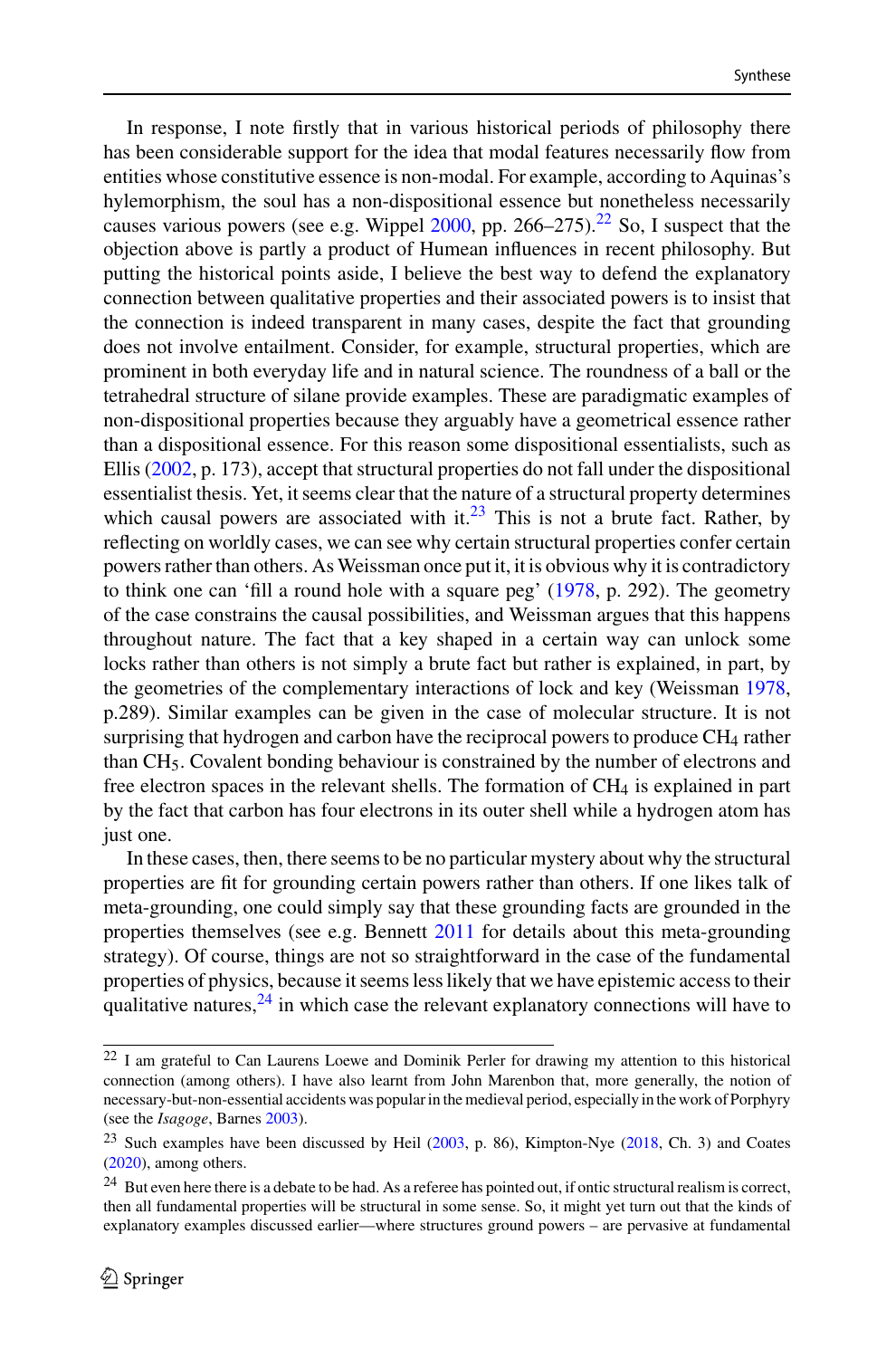be posited for purely theoretical reasons. This would hardly be surprising, though, given that the properties in question are themselves theoretical, as are the grounding relations that are posited. In any case, my aim here has merely been to respond to the worry that it is a mystery how non-modal entities could ever ground and explain modal entities. I accept that this is an issue that requires more attention than I have been able to give it in this paper, and I welcome further work on it. Nonetheless, I hope to have done enough to motivate the idea that structural properties, which plausibly have a geometrical essence, necessarily constrain a range of powers in a transparent way. Powers, we might say, are necessary consequences of such properties even though they do not constitute those properties. $25$ 

#### <span id="page-15-3"></span>**4 Necessitarianism with grounding and essential dependence**

Our discussions in the previous two sections show that if we are to hold that properties ground powers, then there are reasons not to say that properties have a powerful essence, on pain of metaphysical incoherence. However, as the work of Fine [\(2015,](#page-29-20) pp. 306–307) and others shows, it is perfectly coherent for there to be a relation of essential dependence in the opposite direction, which is to say that a grounded entity might be essentially dependent on that which grounds it.<sup>[26](#page-15-1)</sup> So, the grounding necessitarian has the option to accept that powers are essentially dependent on the properties that ground them. As we shall now see, this issue turns on the question of whether powers are multiply realizable. But before addressing the issue of multiple realizability, let us introduce the notion of essential dependence in more detail.

To say that Y essentially depends on X is to say that X is part of the essence of Y. In order to begin to know *what an entity is,* we need to know about the entities upon which it essentially depends. For instance, in order to understand what a certain set is, we need to understand that a set is essentially dependent on the members it contains. If this is correct, then we cannot fully explain what a specific set is without specifying the members that it contains. Given that relations of essential dependence are explanatory in this way, they are plausibly asymmetric in the same way that grounding relations plausibly are. For if they were symmetric, this would leave us with circular metaphysical explanations, which most take to be unacceptable.<sup>27</sup> For this reason,

Footnote 24 continued

<span id="page-15-0"></span>levels. This would require, in the current framework, that the relevant structures are non-modal. I would welcome further work on this form of structural realism.

<sup>25</sup> It is tempting to say, on this theory, that powers are the *consequential essences* of properties. However, in contemporary metaphysics the notion of consequential essence is normally associated with logical consequences rather than metaphysical consequences (see Fine [1995a,](#page-29-32) p. 57). There might be parallels, though, with the Aristotelian notion of *propria*, which concerns the accidental but necessary consequences of a natural kind. In the current case, the necessary consequences are those of structural properties rather than natural kinds.

<span id="page-15-1"></span><sup>&</sup>lt;sup>26</sup> Indeed, Fine has suggested that it will always be the case that grounded entities are essentially dependent on their grounds [\(2015,](#page-29-20) pp. 306–307). But as we shall see, in the current context such a principle rules out the possibility of the multiple realization of powers, which some necessitarians might wish to accept.

<span id="page-15-2"></span> $27$  Recently, Thompson [\(2016\)](#page-30-21) and Barnes [\(2018\)](#page-28-26) have resisted orthodoxy and argued that circular metaphysical explanations are acceptable in some cases (see also Yates [2018\)](#page-30-14). Unfortunately I do not have the space here to discuss their arguments. However, I note that Barnes and Thompson do not argue that *all*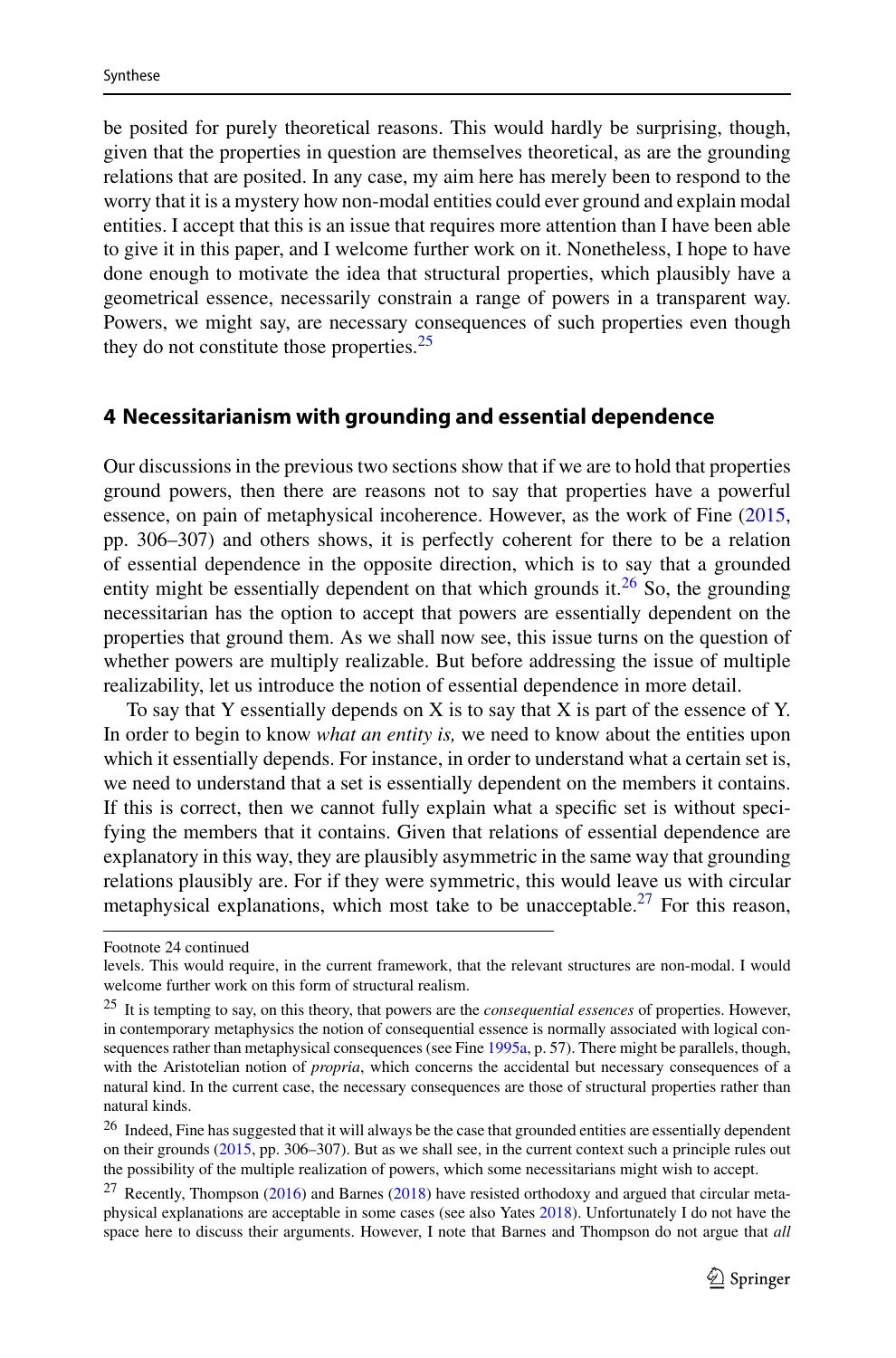Fine [\(2015,](#page-29-20) p. 297), Lowe [\(1998,](#page-29-33) Ch. 6) and others claim that all relations of ontological dependence are asymmetric. Another orthodox view about essential dependence is that when such a relation holds it does so as a matter of metaphysical necessity. This has to be the case because if the relation were contingent, it would be accidental and thereby contradict the idea that the dependee is part of the essence of the depender. However, as Fine famously argues, it is not plausible that the concept of essence can be *reduced* to the concept of metaphysical necessity, because there are cases of metaphysical necessitation that are not cases of essence. Indeed, grounding necessities are a case in point: as Fine argues [\(1994\)](#page-29-34), the existence of Socrates necessitates the existence of the singleton containing Socrates, but it is implausible to think that one needs to appeal to the singleton when specifying the essence of Socrates.<sup>28</sup>

If we accept the grounding version of necessitarianism discussed in the previous section, a certain claim about essential dependence might then seem plausible, which is that it is part of the essence of a power that it is grounded in a certain type of qualitative property rather than some other. For example, one might think it cannot simply be a brute necessary fact that, say, the power to roll is grounded in sphericality rather than some other shape property. Again, a comparison with Fine's infamous case of grounding is useful here, in which Socrates grounds the singleton set containing Socrates. Is it a brute fact that this particular singleton is grounded by Socrates rather than some other entity? Fine's answer is a resounding 'no': '…it should somehow be part of the nature of singleton Socrates that its existence is to be determined in this way from the existence of Socrates' [\(2015,](#page-29-20) p. 297). Fine argues that this sort of principle generalizes because it is implausible to think that grounding relations are unconstrained by the natures (i.e. essences) of the grounded entities.

So, Finean considerations favour the idea that if the properties of things ground their powers, then powers are essentially dependent on those properties that ground them. On the other hand, if powers are not strictly essentially dependent on those qualitative properties, the theory would be compatible with the multiple realizability of powers, which some theorists might be willing to endorse. This multiple realizability view would still count as a version of necessitarianism, as I have defined it, because properties would necessitate powers (by grounding them), even though there would not be necessitation in the other direction (from the power to the property). However, this denial of essential dependence would push the grounding theorist further away from some of the orthodox versions of necessitarianism discussed in Sect. [2,](#page-5-0) which typically have to deny the possibility of the multiple realization of powers. For example, if properties and powers are identical, it is clear that the same power cannot be correlated

Footnote 27 continued

metaphysical explanations are circular. In other words, their proposal is that relations of ontological dependence are non-symmetrical rather than symmetrical. This means that the grounding theory I am proposing is consistent with what Barnes and Thomson say, given that they do not claim that relationships of ontological dependence go in both directions in all cases.

<span id="page-16-0"></span><sup>&</sup>lt;sup>28</sup> Yates [\(2013,](#page-30-5) Sect. 4) also argues that there are good reasons for dispositional essentialists to adopt a Finean primitivist conception of essence. Wildman [\(2013\)](#page-30-31), in contrast, argues in favour of a sophisticated modal conception of essence, and suggests that facts about essence are analysable in terms of metaphysical necessities of a specific kind. I lean towards Fine's view that essential dependence is primitive, but due to space limitations I cannot pursue this debate further here. What is important for our purposes is that relations of essential dependence entail metaphysically necessary connections, even if the reverse is not true.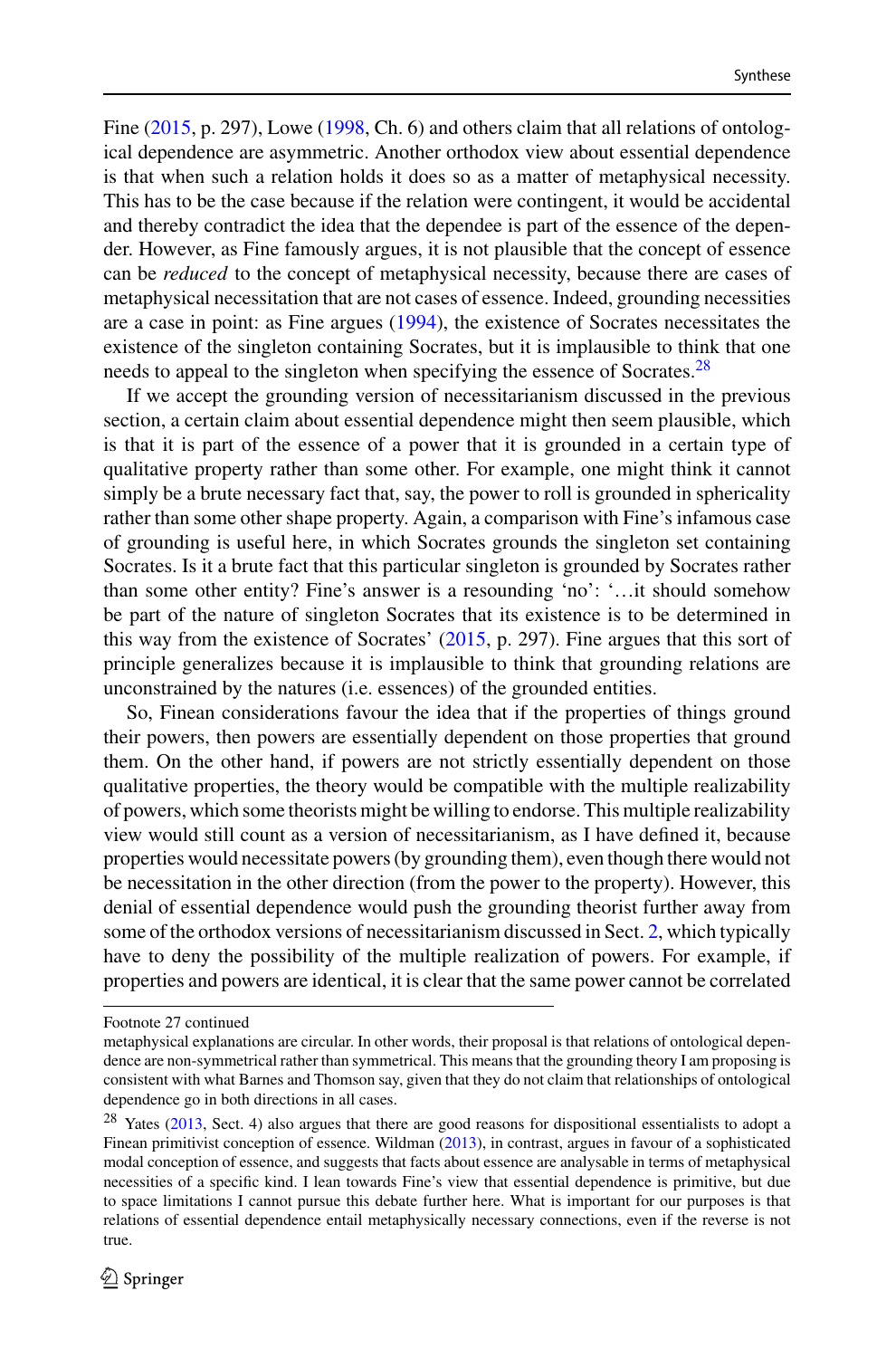with different properties (unless identity is contingent, which Kripkeans typically deny).

I shall not attempt to the settle the question of multiple realizability here given that my main aim is to explore the conceptual landscape of necessitarianism. However, it is worth noting that even if no *actual* cases of the multiple realization of powers are to be found, this is compatible with there being multiple realization across different nonactual possibilities. For example, if there could be alien qualities that ground certain types of power that we find in our world, this would be enough to sever the connection between grounding and essential dependence in the current context.<sup>29</sup>

### <span id="page-17-0"></span>**5 Are the grounding theories anti-humean?**

The aim of this section is to situate the grounding theories discussed so far within the debate between Humeans and anti-Humeans. Given that Humean metaphysics is typically characterized by its rejection of necessary metaphysical connections in nature, as expressed by Hume's Dictum, one might naturally assume that the grounding theory of powers is an anti-Humean position. However, as we shall see, this issue is not quite as straightforward as it appears. Moreover, contemporary Humeanism is typically associated with a thesis about properties known as quidditism, and on the grounding theory of powers there is at least one sense in which properties—on which natural modality supervenes—are quidditistic.

As Wilson [\(2010\)](#page-30-32) explains, the rough formulation of Hume's Dictum is as follows:

'HD: There are no metaphysically necessary connections between distinct, intrinsically typed, entities' [\(2010,](#page-30-32) p. 598)

Now, if 'distinct' just means 'non-identical', then it seems clear that the grounding theory of powers violates Hume's Dictum and provides an anti-Humean view. For as we saw earlier, the claim that a certain property grounds a certain power is incompatible with the claim that that property is identical with that power. Hence, properties and powers are numerically distinct on the grounding view. However, as Wilson argues [\(2010,](#page-30-32) p. 602), it is implausible to think that the notion of distinctness at work in Hume's Dictum amounts to nothing more than non-identity, for this would leave Humeans with a principle that is implausibly strong. For example, sets are non-identical with their concrete members, but surely no sensible Humean would deny that sets are necessarily constituted by their members. Surely, when Humeans uphold Hume's Dictum, they do not intend to bring such uncontroversial cases of necessity into question. What this suggests, then, is that the notion of distinctness at work in Hume's Dictum must be stronger than mere numerical distinctness.

<span id="page-17-1"></span><sup>29</sup> There is also another sense in which we might say that powers are multiply realizable (or not). If we opt for a trope theory of qualitative properties, where tropes are particulars, we can ask whether a specific power of an object is essentially dependent on the particular qualitative property (trope) that grounds it. If it is not, then the power is multiply realizable by different tropes. The answer to this question is likely to depend in part on whether tropes are transferable. If indiscernible tropes can be freely swapped around (metaphysically speaking), then it might be quite natural to allow that an object's power could have been grounded in a distinct (indiscernible) quality trope.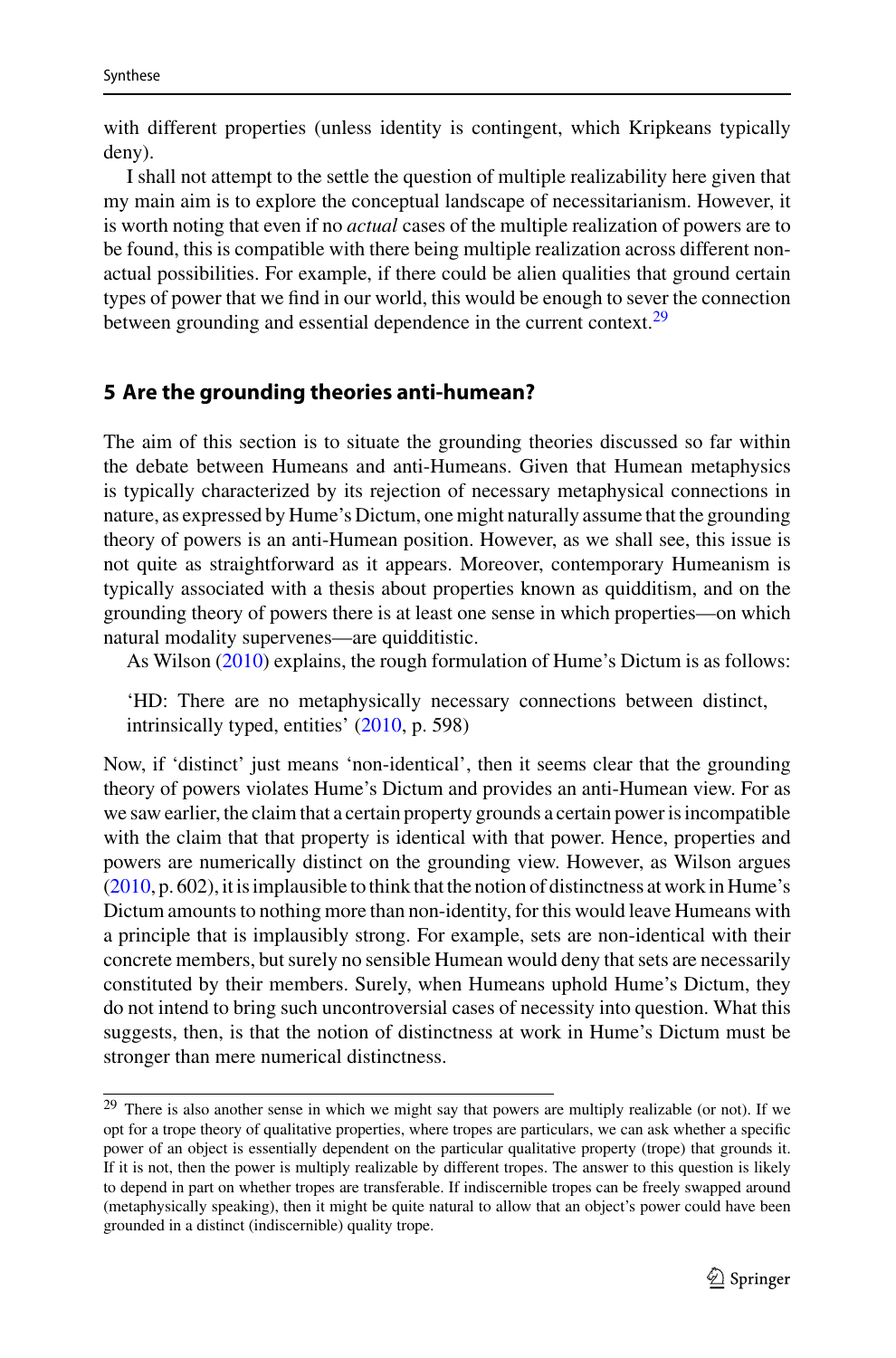In a 2008 paper about Hume's Dictum and its application in the realm of properties, Stoljar considers four possible interpretations of distinctness which are all stronger than the notion of mere numerical distinctness (i.e., non-identity): weak modal distinctness, strong modal distinctness, mereological distinctness and essencedistinctness. We shall not discuss mereological distinctness here because, as Stoljar [\(2008,](#page-30-33) pp. 266–267) notes, this notion is typically applied in cases involving material objects rather than properties. Hence, it is not clear that a version of Hume's Dictum based on mereological distinctness could be generalized to properties. This leaves the weak modal, strong modal, and essence-based interpretations. As we shall see, whether or not the grounding theories of powers violate Hume's Dictum depends on which of these notions of distinctness is in play. If Hume's Dictum is formulated in terms of weak modal distinctness, then some grounding theories violate it while others do not. If Hume's Dictum is based on strong modal distinctness, then the grounding theories do not violate Hume's Dictum. Finally, if Hume's Dictum is formulated using an essence-based notion of distinctness, then some grounding theories violate it while others do not.

Let us start with the definitions of these three notions of distinctness as presented by Stoljar [\(2008,](#page-30-33) pp. 265–268):

'Weak modal distinctness: F is weakly modally distinct from G if and only if it is possible that F is instantiated and G is not *or* it is possible that G is instantiated and F is not' [\(2008,](#page-30-33) p. 265)

'Strong modal distinctness: F is strongly modally distinct from G if and only if it is possible that F is instantiated and G is not *and* it is possible that G is instantiated and F is not' [\(2008,](#page-30-33) p. 266)

'Distinctness in essence: F is distinct in essence from G just in case the essence of F is wholly distinct from the essence of G' [\(2008,](#page-30-33) p. 267)

As the definition above indicates, entities can be weakly modally distinct even if one of the entities in question necessitates the other. That is, if the existence of F necessitates the existence of G, F and G will still be *weakly* modally distinct as long as the existence of G does not necessitate the existence of F. This will be the case if, for example, G is a multiply realizable state. In contrast, in order for two entities—F and G—to be *strongly* modally distinct, there must not be necessitation in either direction, meaning that F can exist without G *and* vice versa. Clearly, then, weak modal distinctness does not entail strong modal distinctness, but strong modal distinctness entails weak modal distinctness.

Using these two notions of distinctness we can now generate two different versions of Hume's Dictum:

*HD (WEAK)* There are no metaphysically necessary connections between weakly modally distinct, intrinsically typed, entities.

*HD (STRONG)* There are no metaphysically necessary connections between strongly modally distinct, intrinsically typed, entities.

How then do these versions of Hume's Dictum play out in the case of the grounding theories of powers, discussed in Sects. [3](#page-7-0) and [4?](#page-15-3) The grounding theory accepts that properties necessitate powers (by grounding them), but we saw how there is wriggle room on the question of whether powers are multiply realizable. If a power is essentially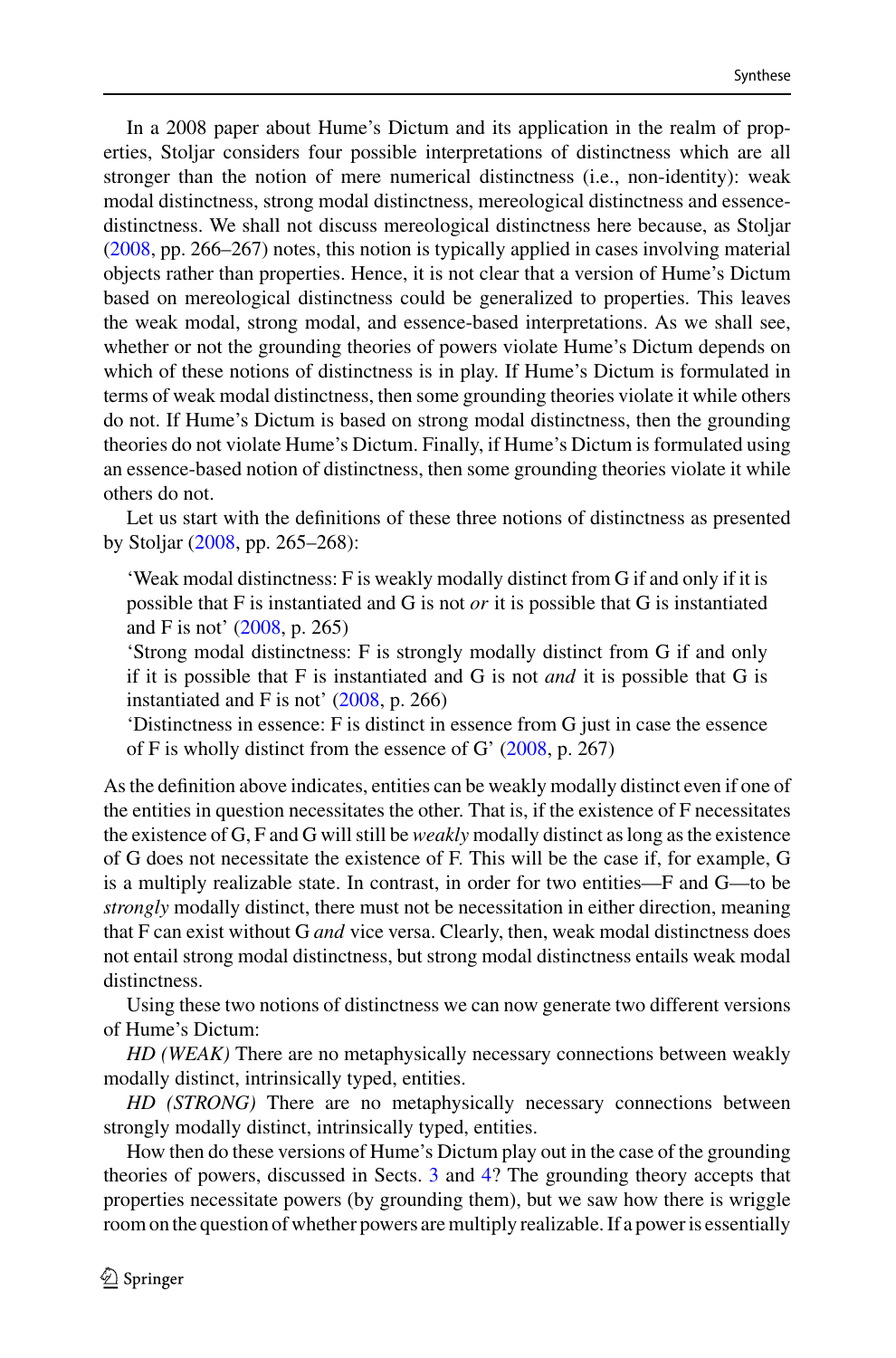dependent on a certain property, then the power will not be multiply realizable. The power will necessitate the relevant property as well as vice versa. Importantly, this means that if a grounding theorist accepts that powers are essentially dependent on the properties that ground them, then properties and powers will not be weakly modally distinct. Therefore, such a view will be perfectly consistent with HD (WEAK). If properties and powers are not weakly modally distinct, then they simply do not fall under the scope of HD (WEAK). So, a version of the grounding theory which denies the multiple realizability of powers will be consistent with Humeanism, if by 'Humean' we mean that HD (WEAK) is preserved. In contrast, if a grounding theorist accepts the multiple realizability of powers, then properties and powers will be weakly modally distinct. Properties and powers would then fall under the scope of HD (WEAK), and since the grounding theorist does posit a metaphysically necessary connection from property to power (the necessity of grounding), then HD (WEAK) will be violated. Hence, if a grounding theorist accepts the multiple realizability of powers, the theory will be *anti*-*Humean*, if by 'Humean' we mean that HD (WEAK) is preserved.

As Wilson [\(2010,](#page-30-32) pp. 602–603) notes, however, it is unlikely that many selfcertifying Humeans would want to commit to HD (WEAK), because like the 'non-identity' version of HD, there seems to be clear counterexamples to it. For example, determinates (like 'is scarlet') and determinables (like 'is red') are weakly modally distinct (since determinables are multiply realizable) and yet it seems overwhelmingly plausible that determinates necessitate the corresponding determinable. Hence, when considering whether the grounding theories are Humean, a more interesting question is whether they violate versions of HD based on strong modal distinctness or essencebased distinctness, since these versions are more likely to be what serious Humeans have in mind. $30$ 

In the case of HD (STRONG), the status of the grounding theory of powers is clear. The grounding theories discussed in Sects. [3](#page-7-0) and [4](#page-15-3) do not violate HD (STRONG) because they do not accept that properties and powers are strongly modally distinct. Given that a property grounds a certain power, the power cannot fail to exist if the property does. Hence, properties and powers do not fall under the scope of HD (STRONG). This means that the grounding theories are consistent with Humeanism, if by 'Humean' we mean that HD (STRONG) is preserved.

Finally, let us consider the non-modal version of HD which is based on the notion of essence:

*HD (ESSENCE)*There are no metaphysically necessary connections between intrinsically typed entities whose essences are wholly distinct.

As in the case of HD (WEAK), whether or not the grounding theory violates HD (ESSENCE) depends on its stance regarding the essential dependence of powers on properties. As discussed earlier, power types are always individuated, at least in part, by their relational modal profile. However, as we have seen, the grounding theorist has the option to insist that power types are also essentially dependent on the properties that ground them, thereby ruling out the multiple realization of powers. But if that option is taken, it seems that the qualitative properties and the powers they ground

<span id="page-19-0"></span><sup>30</sup> Wilson also discusses the extent to which the various versions of Hume's Dictum are analytically true. Due to space limitations I will not discuss this issue here, nor will I attempt to answer the question of which version of Hume's Dictum is the most popular one in the Humean literature.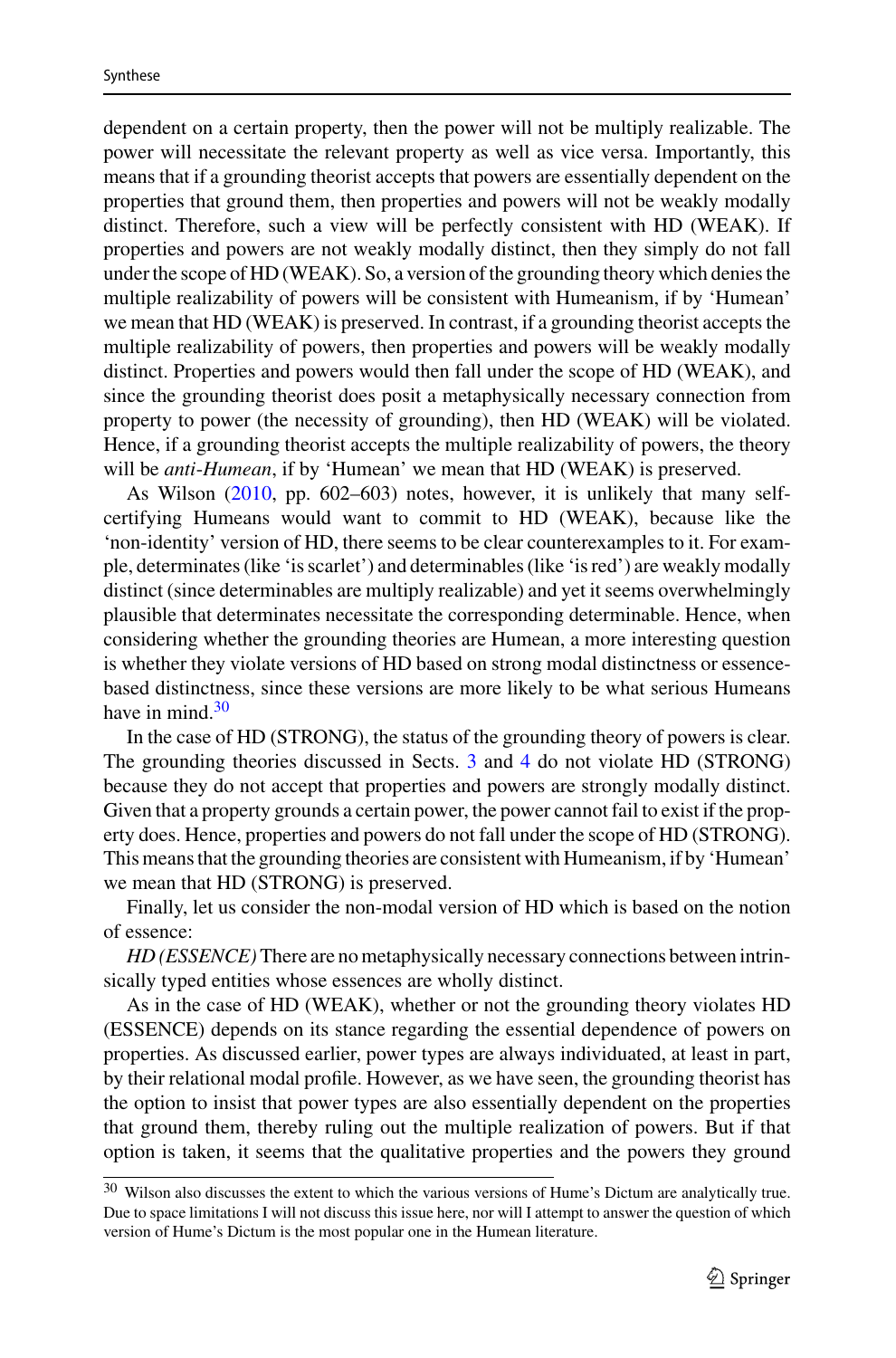will not have wholly distinct essences, since the power will essentially involve that very quality. The upshot is that if this essential dependence claim is accepted by the grounding theorist, then properties and powers will not be distinct in the way described by HD (ESSENCE). Hence, HD (ESSENCE) would not be violated by properties and powers on that view, since they would not fall under the scope of the principle. Such a view would therefore be consistent with Humeanism, if by 'Humean' we mean that HD (ESSENCE) is preserved.

Unsurprisingly, the outcome is different if the grounding theorist rejects the essential dependence of powers on properties and accepts that powers are multiply realizable. Once we sever the essential dependence of powers on properties, there is then no reason to think that the essences of properties and powers overlap. Properties will have a qualitative quidditistic essence (more on this below) while powers will have a purely modal essence. In that case, HD (ESSENCE) would clearly be violated: properties and powers would have distinct essences but the former would metaphysically necessitate (i.e. ground) the latter. Hence, if a grounding theorist accepts the multiple realizability of powers, then the theory will be *anti*-*Humean*, if by 'Humean' we mean that HD (ESSENCE) is preserved.

To round off this section, let us move away from Hume's Dictum and consider other ways in which the grounding theories might (or might not) be considered to be in the general spirit of Humean metaphysics. Contemporary Humeanism is closely associated with the metaphysical principle of Humean Supervenience, as popularized by Lewis [\(1986\)](#page-29-35). According to this principle, all metaphysical phenomena—including facts of natural modality—supervene on nothing more than 'the spatiotemporal arrangement of local qualities: perfectly natural intrinsic properties' (Lewis [1986,](#page-29-35) p. ix). Within this framework, the local qualities do not have a dispositional essence but rather a primitive, self-contained identity. Some make this point by saying that properties are *quidditistic*. [31](#page-20-0)

Interestingly, there seems to be much about this Humean Supervenience project that grounding theorists about powers can agree with, even though the latter formulate their positions using the notion of grounding rather than supervenience. We saw earlier how properties are primitive qualities on the grounding theory, albeit qualities that ground powers. One can therefore describe the theory as a version of quidditism. Moreover, given that the grounding theory is a version of strong actualism, its proponents will surely be happy to say that facts of natural modality globally supervene on the worldly arrangement of properties. At first glance, then, the grounding theories seem to be in the spirit of Lewisian Humean Supervenience. There are, however, other ways in which the grounding theories depart from the contemporary Humean project. The most obvious difference is that, unlike Lewisians, the grounding theorists accept a more local grounding or supervenience claim, which is that *specific* properties fully ground *specific* powers.[32](#page-20-1) And as we shall now see, grounding theorists might also diverge in some ways from the Lewisian understanding of quidditism.

<span id="page-20-0"></span><sup>31</sup> Lewis makes the further claim that these properties 'need nothing bigger than a point at which to be instantiated' (Lewis [1986,](#page-29-35) p. ix). Some critics argue that this stipulation clashes with findings in quantum mechanics but for our purposes we need not discuss this debate.

<span id="page-20-1"></span> $32$  I am grateful to a referee for emphasizing this point.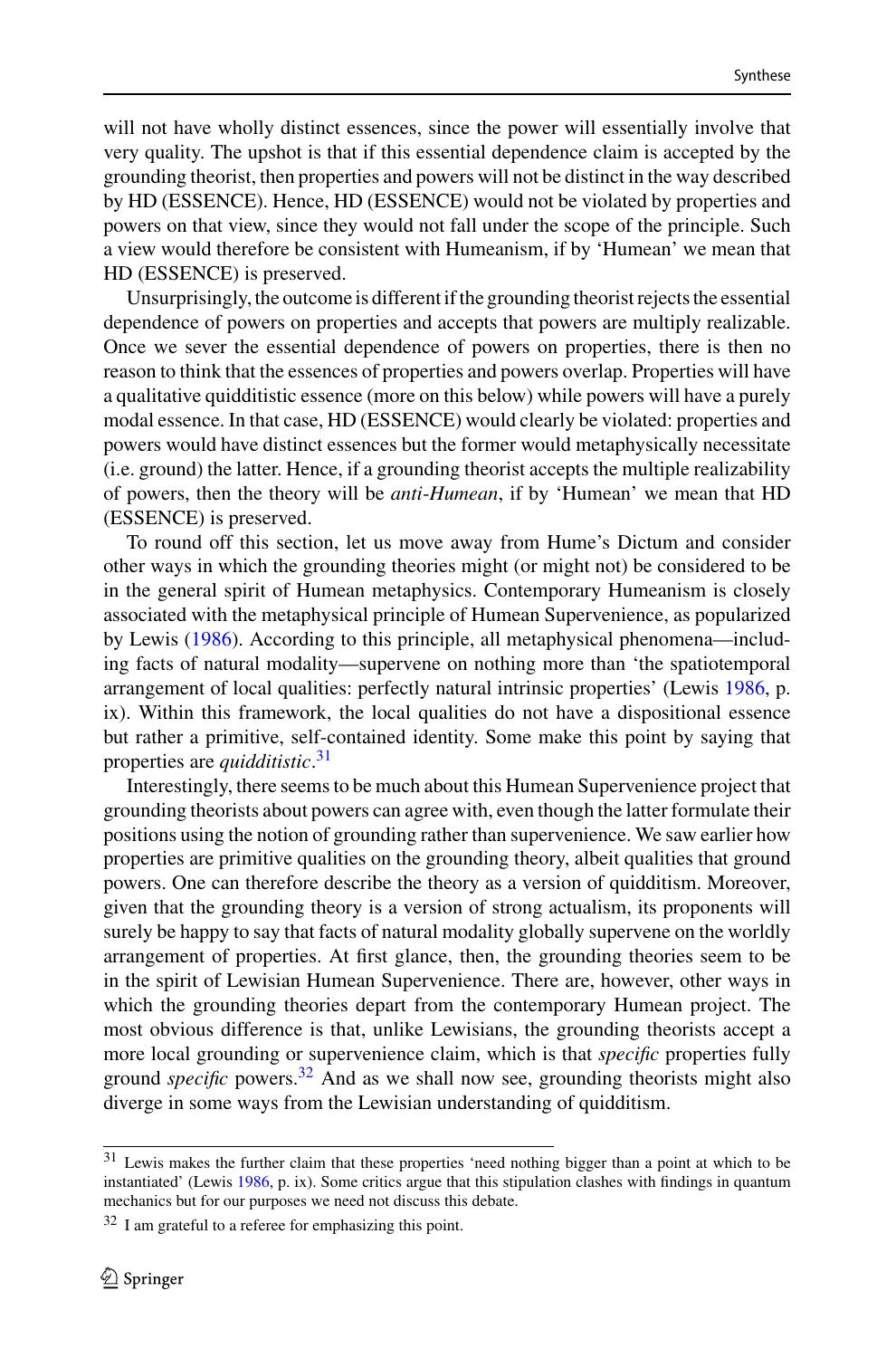As Smith [\(2016,](#page-30-23) p. 240) points out, Lewis sometimes appears to view quidditism primarily as a principle about the possibility of free recombination/permutation of properties: '*Quidditism* is the premise that tells us that the permutation is indeed a different possibility. Two different possibilities can differ just by the permutation of fundamental properties' (Lewis [2009,](#page-29-0) pp. 209–210). Smith [\(2016,](#page-30-23) p. 240) refers to this version of quidditism as 'recombinatorial-quidditism', to convey that it is a modal thesis about how the mosaic of properties can be freely rearranged in other possible worlds. The other version of quidditism, mentioned above, is a thesis about the non-dispositional, primitive identity of properties, which Smith [\(2016,](#page-30-23) p. 239) calls 'individuation-quidditism'. Smith observes that recombinatorial-quidditism probably entails individuation quidditism, because if a property were individuated modally, as it is on the dispositional essentialist conception of properties, restrictions would surely be imposed on how properties can be arranged in other possible worlds. But interestingly for our purposes, it is less plausible that individuation-quidditism entails recombinatorial-quidditism (Smith [2016,](#page-30-23) p. 241). The grounding theories introduced in Sects. [3](#page-7-0) and [4](#page-15-3) illustrate why. These theories accept individuation-quidditism but it is less clear that a grounding theorist should accept recombinatorial-quidditism. Since properties ground powers, and given that we are assuming grounding necessitarianism, it follows that a property must confer the same power(s) in any world in which it is instantiated. And this fact will surely impose constraints on how properties are arranged in various possible worlds. $33$  What all this shows is that the grounding theories are Humean in the sense that they accept individuation-quidditism, but *anti*-*Humean* in the sense that they are likely to reject recombinatorial-quidditism, which is a core feature of the Lewisian Humean project.

To summarize, in response to the question of whether the grounding theories are Humean, the answer is: it depends on what we mean by 'Humean'. The grounding theories accept one version of quidditism but reject another. And some versions of the grounding theory violate some versions of Hume's Dictum, while others do not.

## <span id="page-21-0"></span>**6 Other options: necessitarianism with grounding in the opposite direction**

In this section and the one to follow, we shall briefly identify further variants of the kinds of necessitarianism covered so far. Until now we have been discussing a theory on which the properties of things are more fundamental than, and the grounds of, the powers of those things. For the purposes of this paper I am assuming the orthodox view that grounding is asymmetric. So, if properties ground powers, it cannot be that powers also ground properties. However, another option for the necessitarian is to deny that properties ground powers and to posit a grounding relation in the opposite direction, which is to say that the powers of things ground the properties of those things. Although I find this grounding claim less plausible than the alternative, there has been a small

<span id="page-21-1"></span><sup>33</sup> It is beyond the scope of this paper to try to settle the question of just how strong those constraints are. As mentioned in footnote 3, dispositionalist anti-Humeans disagree on whether powers necessitate their manifestations. If a grounding theorist accepts that powers do necessitate their causal manifestations, then it seems Hume's Dictum will be violated. I am grateful to Wolfgang Swarz for emphasizing this point.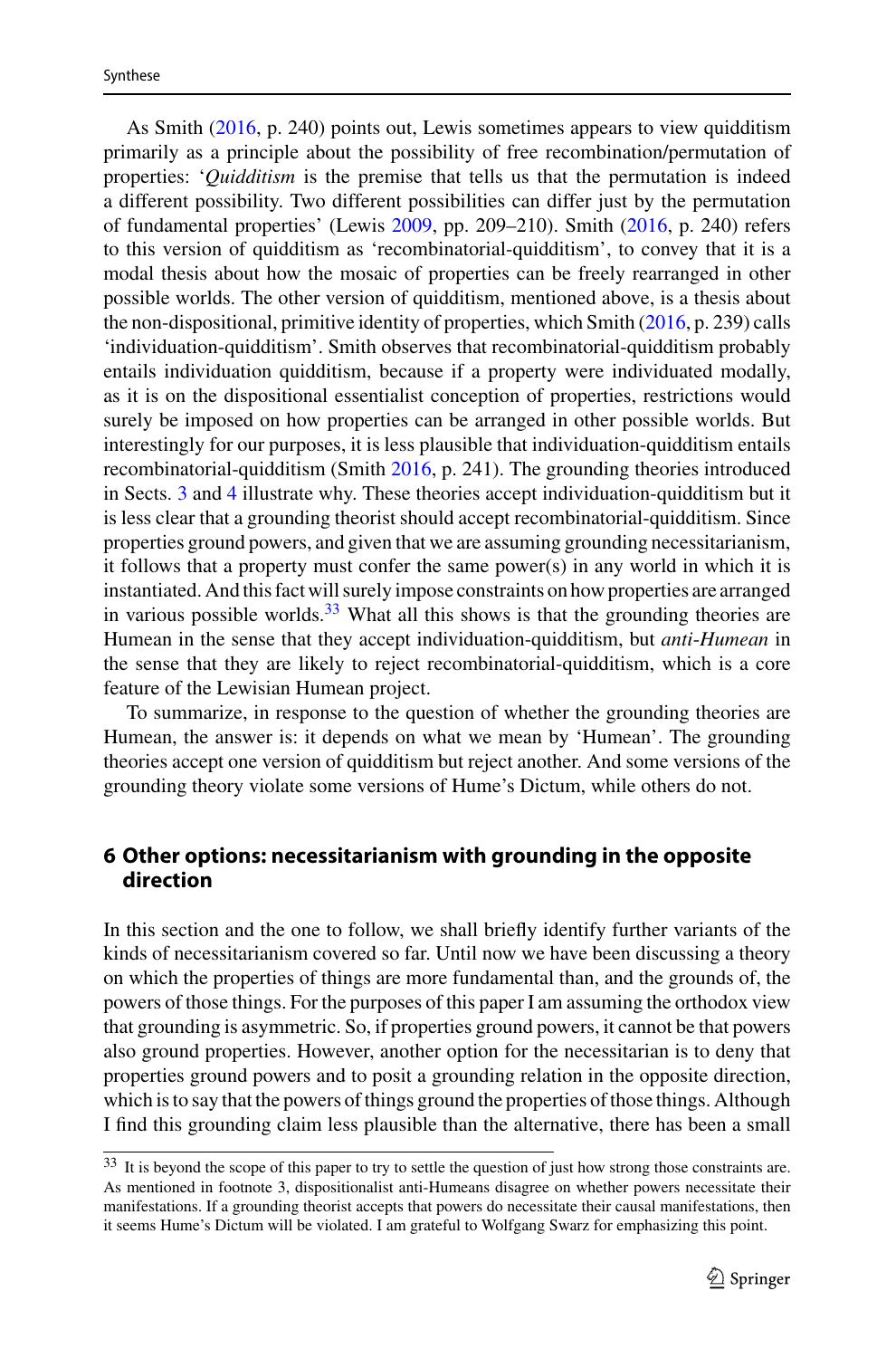number of philosophers who are happy to take natural modal facts to be fundamental. For example, Lange [\(2009\)](#page-29-36) accepts an ontology of fundamental subjunctives, and if one thinks that powers are closely tied to subjunctives (as, for instance, Bird does) then Lange's subjunctive facts might look a lot like primitive powers. With such a view in play, one could then ground properties in subjunctive facts by, for example, accepting the view developed by Whittle called 'causal nominalism' (Whittle [2009\)](#page-30-34), on which properties are sets of objects that share certain primitive subjunctives in common.

Are there other versions of this approach that have realist rather than nominalist aspirations? I believe there are. Mumford's 'cluster' theory [\(2004\)](#page-29-1) could be interpreted in this way. According to a proposal explored by Mumford, universals are nothing more than clusters of powers, and one way of spelling this out is to say that properties are mereologically composed of powers (Mumford [2004,](#page-29-1) p. 171). If one denies that composition is identity, it seems that such a view amounts to a grounding theory: properties are grounded in clusters of fundamental powers.

#### **7 Other options: necessitarianism with essentialist emergence**

Once we clearly distinguish grounding and essential dependence, other possible versions of necessitarianism present themselves. We can, for example, conceive of cases of essential dependence that do not involve grounding. Some cases of emergence arguably have this feature.<sup>34</sup> Emergent entities are sometimes defined as fundamental entities that are necessarily ontologically dependent (see e.g. Barnes [2012\)](#page-28-27). On this view, we can think of the concept of fundamentality as more to do with ungroundedness than independence. Plausibly, emergent entities are not grounded in their emergent base: the base does not fully explain the emergent entity and is not sufficient for it. As Barnes puts it, God has to do more than just create an emergent base in order to create an emergent entity [\(2012,](#page-28-27) p. 885). Nonetheless, emergent entities are necessarily dependent on other things. And if an emergent entity is not multiply realizable, the ontological dependence in question might well be essential dependence: perhaps it is part of the essence of, say, emergent mental states that they emerge from brains rather than lumps of concrete.

These observations raise the following possibilities: Firstly, perhaps the properties of things emerge from their powers. This would be a case in which properties essentially depend on powers but where the former are not grounded in the latter (or in anything else). Alternatively, the essential dependence could go in the other direction, such that ungrounded powers are essentially dependent on properties. It is unclear whether either of these views has ever been held but perhaps Shoemaker's [1998](#page-30-9) position could be interpreted as the view on which properties essentially depend on powers but are not grounded in them. Shoemaker seems to be a dispositional essentialist about properties but also suggests in later work that properties are 'categorical bases' [\(1998,](#page-30-9) p. 65). This could be interpreted as the claim that property instantiations are ungrounded categorical states which are essentially dependent on powers. Some critics have struggled to make sense of Shoemaker's [1998](#page-30-9) position (e.g. Armstrong

<span id="page-22-0"></span><sup>34</sup> I am grateful to José Tomas Alvarado for discussion of this issue.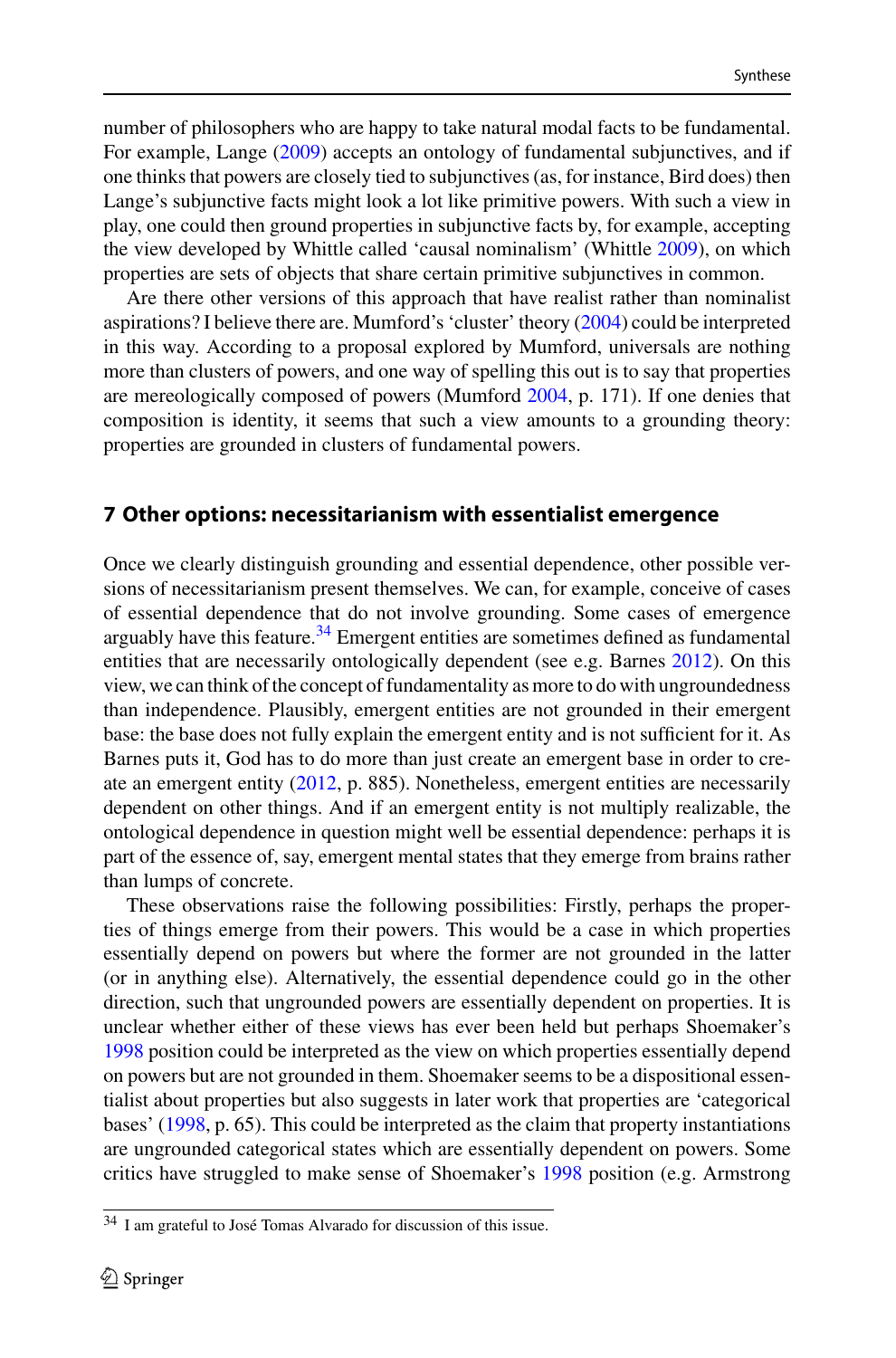[2004,](#page-28-12) p. 139; Mumford [2008\)](#page-29-37) and a speculative diagnosis of their puzzlement could be that these commentators have not noticed that this position is an emergentism of sorts.

#### <span id="page-23-0"></span>**8 Formalizing the new necessitarianisms**

Now that we have introduced a variety of versions of necessitarianism, we are in a position to formalize the differences between them and represent the possibilities using the table at the end of this section. According to Kit Fine, facts about grounding and essential dependence reveal *how things are constituted.* Hence, to say that Socrates' singleton is essentially dependent on Socrates is to say that Socrates is an essential constituent of that set (see e.g. Fine [1995b,](#page-29-38) p. 275). More recently, Fine [\(2015\)](#page-29-20) also speaks of grounding in terms of constitution, as a way of providing unified foundations for essence and ground. Hence, grounding entities are said to be constitutively *sufficient* for that which they ground, while in cases of essential dependence the dependee is constitutively *necessary* for the depender.

After capturing grounding and essence in these terms, Fine introduces two sentential connectives to express them. First, essential dependence, or constitutive necessity, is represented by a right-to-left arrow (Fine [2015,](#page-29-20) p. 299):

$$
\varphi \leftarrow \psi \tag{1}
$$

This formula indicates that  $\psi$  is essentially dependent on  $\varphi$ , or that  $\varphi$  is constitutively necessary for  $\psi$ . Grounding (constitutive sufficiency) is then represented by a left-toright arrow (Fine [2015,](#page-29-20) p. 302):

<span id="page-23-2"></span>
$$
\varphi \to \psi \tag{2}
$$

This formula indicates that  $\varphi$  (fully) grounds  $\psi$ , or that  $\varphi$  is constitutively sufficient for ψ. Finally, where we have a case of both grounding and essential dependence (i.e., where one state of affairs is constitutively necessary and sufficient for another), Fine uses a double-headed arrow:

<span id="page-23-1"></span>
$$
\varphi \leftrightarrow \psi \tag{3}
$$

This formula says both that  $\varphi$  grounds  $\psi$  and also that  $\psi$  is essentially dependent on  $\varphi$ . Or, to put it more elegantly,  $\varphi$  is constitutively necessary and sufficient for  $\psi$ . If what was said earlier is correct, then we have a correct instance of [\(3\)](#page-23-1) if  $\varphi$  expresses the existence of Socrates and ψ expresses the existence of Socrates' singleton set.

One way of stating the grounding theory of powers that we started with in Sect. [3,](#page-7-0) then, is to use Fine's terminology and say that the (qualitative) properties of things are constitutively sufficient for their powers. If one takes the further step of denying the possibility of the multiple realization of powers, as discussed in Sect. [4,](#page-15-3) then one can say that the properties of a thing are both constitutively necessary and sufficient for its powers. Let us call this the 'strong' grounding theory of powers, since it accepts that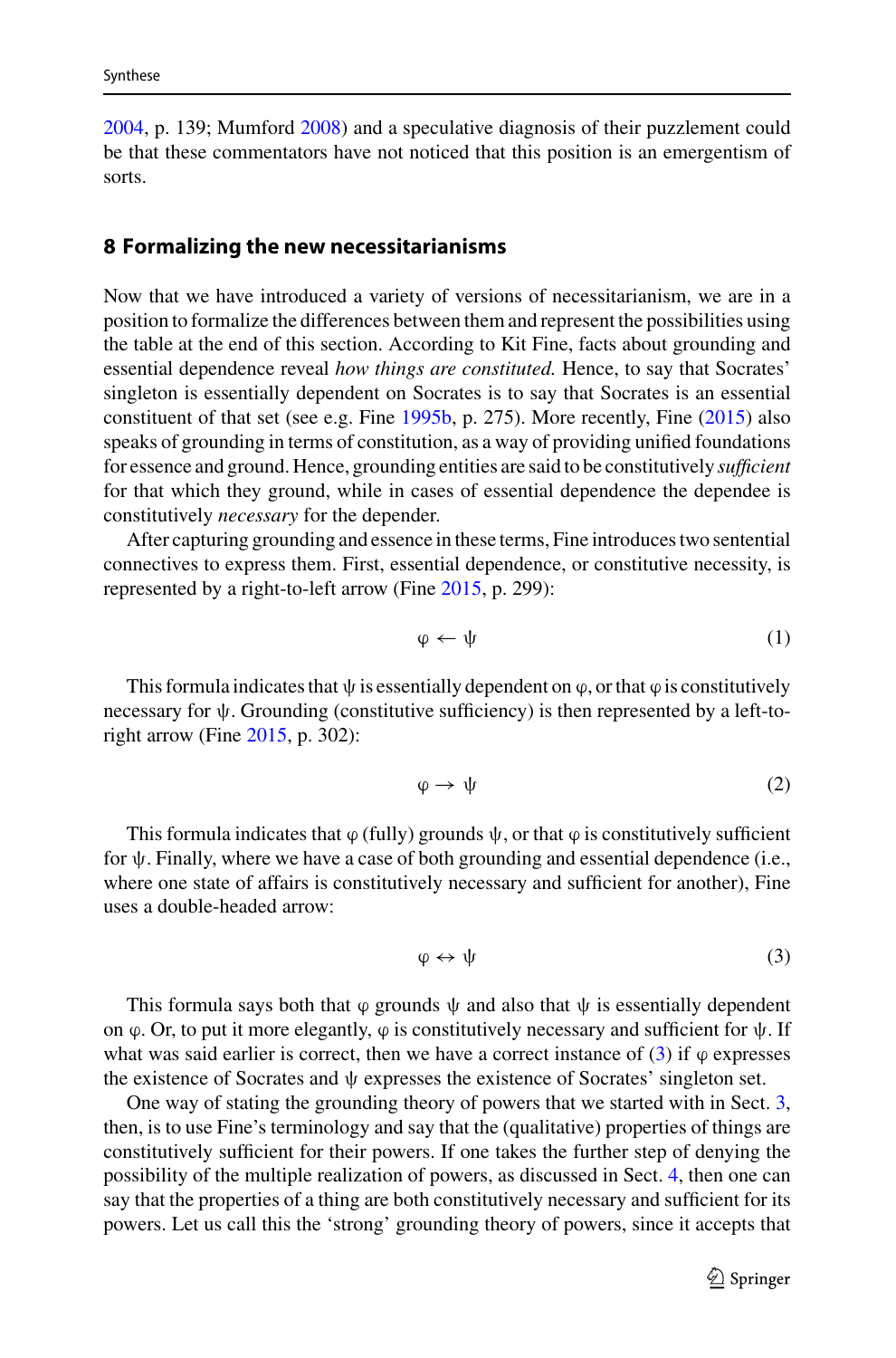powers necessitate properties as well as vice versa. I shall not go as far as to say that Fine's framework provides the only way of fleshing out the varieties of necessitarianism that we have discussed, but as we shall see below, making use of Fine's concepts is useful in several ways. For example, it brings out in a clear way the similarities and differences between the widely held identity theory of properties (discussed in Sect. [2\)](#page-5-0) and this 'strong' grounding theory of powers.

Returning to formula [\(3\)](#page-23-1) above, the strong grounding theory of powers would say that a true instance of [\(3\)](#page-23-1) can be obtained by replacing  $\varphi$  with a proposition that ascribes a certain property (quality) or properties to an object, and replacing  $\psi$  with a proposition about a certain power (or powers) that the object has. Let us formalise the property ascription as 'Px' and the power ascription as 'Dx' (I choose the letter 'D' since I am using the terms 'power' and 'disposition' interchangeably). Px would therefore represent a property ascription such as 'x is charged', while Dx would represent a power ascription such as 'x has the power to repel'.<sup>35</sup> The strong grounding theory of powers can then be characterized by the following formula:

<span id="page-24-2"></span><span id="page-24-1"></span>
$$
Px \leftrightarrow Dx \tag{4}
$$

If we accept that properties ground powers but powers are not essentially dependent on properties (thereby allowing the possibility of the multiple realization of powers), we are left with formula  $(5)$ :

$$
(Px \to Dx) \land \neg(Px \leftarrow Dx) \tag{5}
$$

However, some care is needed when formalizing the theories in this way. The metaphysical notions of constitutive necessity and sufficiency have very different characteristics to the purely logical notions of necessity and sufficiency. Hence it must be emphasized that in [\(2\)](#page-23-2) and [\(3\)](#page-23-1) above the connectives are not the material conditional and biconditional respectively. The language here is not that of classical logic. As well as the fact that the connectives above express metaphysically necessary connections, another important difference is that the classical logical notions of necessary conditions and sufficient conditions are converses of one another. So, for instance, if one can say that being Socrates is sufficient for being a man, then one can equally say that being a man is necessary for being Socrates. In contrast, it is not plausible to think that constitutive necessary conditions and constitutive sufficient conditions are converses of one another in this way. If they were converses, then if it were true that  $\varphi$  grounds  $\psi$  (i.e., that  $\varphi$  is constitutively sufficient for  $\psi$ ), it would follow that  $\varphi$  is essentially dependent on  $\psi$  (i.e., that  $\psi$  is constitutively necessary for  $\varphi$ ). However, as we saw earlier, it is very difficult to think of a case of grounding in which this metaphysical structure obtains. Certainly, in the Finean example discussed earlier, of singleton Socrates, it would be odd to say both that Socrates grounds singleton Socrates and that Socrates is essentially dependent on singleton Socrates.

<span id="page-24-0"></span><sup>35</sup> Again, I shall not commit here on what kind of modal fact is expressed by a power ascription. If the Birdian approach is taken, then Dx will be equivalent to a subjunctive, such as 'x would repel a similarly charged particle if it were in close proximity'.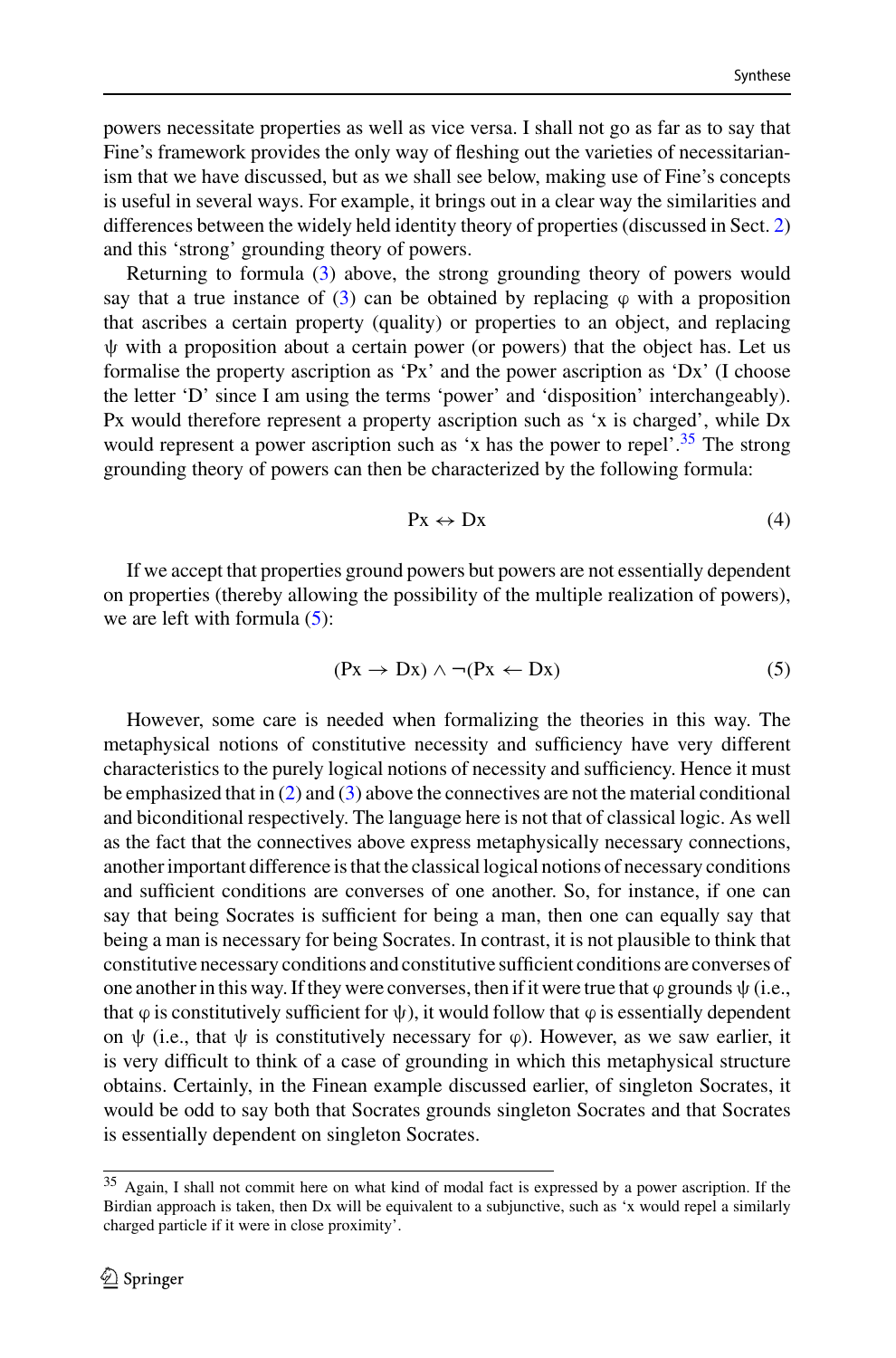There is another important difference between constitutive necessary and sufficient conditions (essence and ground), and the necessary and sufficient conditions of classical logic. As we saw earlier, the orthodox view is that relationships of grounding and essential dependence are asymmetric, which stems from the fact that such relationships are determinative and explanatory (though in different senses). This implies that statements of constitutive necessary and sufficient conditions ( $\phi \leftrightarrow \psi$ ) carry an asymmetry that we do not find in statements of biconditional equivalence. Where  $\leftrightarrow$ is interpreted as the classical truth-functional connective, there will be a symmetry such that if  $\varphi \leftrightarrow \psi$  is the case, then  $\psi \leftrightarrow \varphi$  is the case. This is not so in the case of constitutive necessary and sufficient conditions. Under the current framework, if the qualitative properties of things are constitutively necessary and sufficient for their powers, we cannot then say that the powers of a thing are constitutively necessary and sufficient for the qualitative properties of the thing. This is ruled out because, as highlighted earlier, we are assuming it is metaphysically incoherent to say that qualitative properties ground powers *and* vice versa, or that qualitative properties essentially depend on powers *and* vice versa.

One reason why the previous paragraph is important is that it reveals the sense in which the 'strong' grounding theory of powers, expressed in [\(4\)](#page-24-2) above, is distinct from the powerful qualities 'identity' theory discussed in Sect. [2.](#page-5-0) If qualitative properties are identical with powers, then of course powers are identical with qualitative properties. In contrast, if the qualitative properties of a thing are constitutively necessary and sufficient for its powers, then it is not the case that its powers are constitutively necessary and sufficient for its qualitative properties. Putting the point in another way, qualitative properties are ontologically prior to powers on the strong grounding theory of powers, whereas on the identity theory qualities and powers are on a metaphysical par. It is important to emphasize, though, that the 'strong' grounding theory of powers carries the same modal consequences as the identity theory. Since relations of grounding and essential dependence hold necessarily if they hold at all, then it follows on the 'strong' grounding theory of powers that the qualitative properties of things necessitate they that have certain kinds of power and also that the powers of things necessitate that they have certain qualitative properties. Importantly, then, this strong grounding theory is not a radical departure from some of the versions of necessitarianism discussed in Sect. [2.](#page-5-0) Given that the powerful quality theorists' identity claim is difficult to sustain, for reasons given earlier, the 'strong' grounding theory of powers is one that proponents of the powerful qualities theory should find attractive. Indeed, Heil himself seems to unwittingly lean in the direction of a grounding theory of powers when he says that 'things do what they do because they are as they are' (Heil [2012,](#page-29-24) p. 80).<sup>[36](#page-25-0)</sup> I think the grounding approach captures this kind of explanation much better than Heil's own identity theory. For if properties are identical with powers, it's difficult to see how properties can *explain* powers.

<span id="page-25-0"></span><sup>&</sup>lt;sup>36</sup> In a recent paper, Coates [\(2020\)](#page-28-21) also articulates the powerful qualities theory in terms of grounding and argues that this allows the powerful qualities theorists to distinguish themselves from pure powers theorists (*contra* Taylor [2018\)](#page-30-13). Coates's article was published online when this paper was in the final stages of publication and I am not able to give it the attention it deserves. I shall merely note that Coates's theory appears to have much in common with what I have called the 'strong' grounding theory of powers.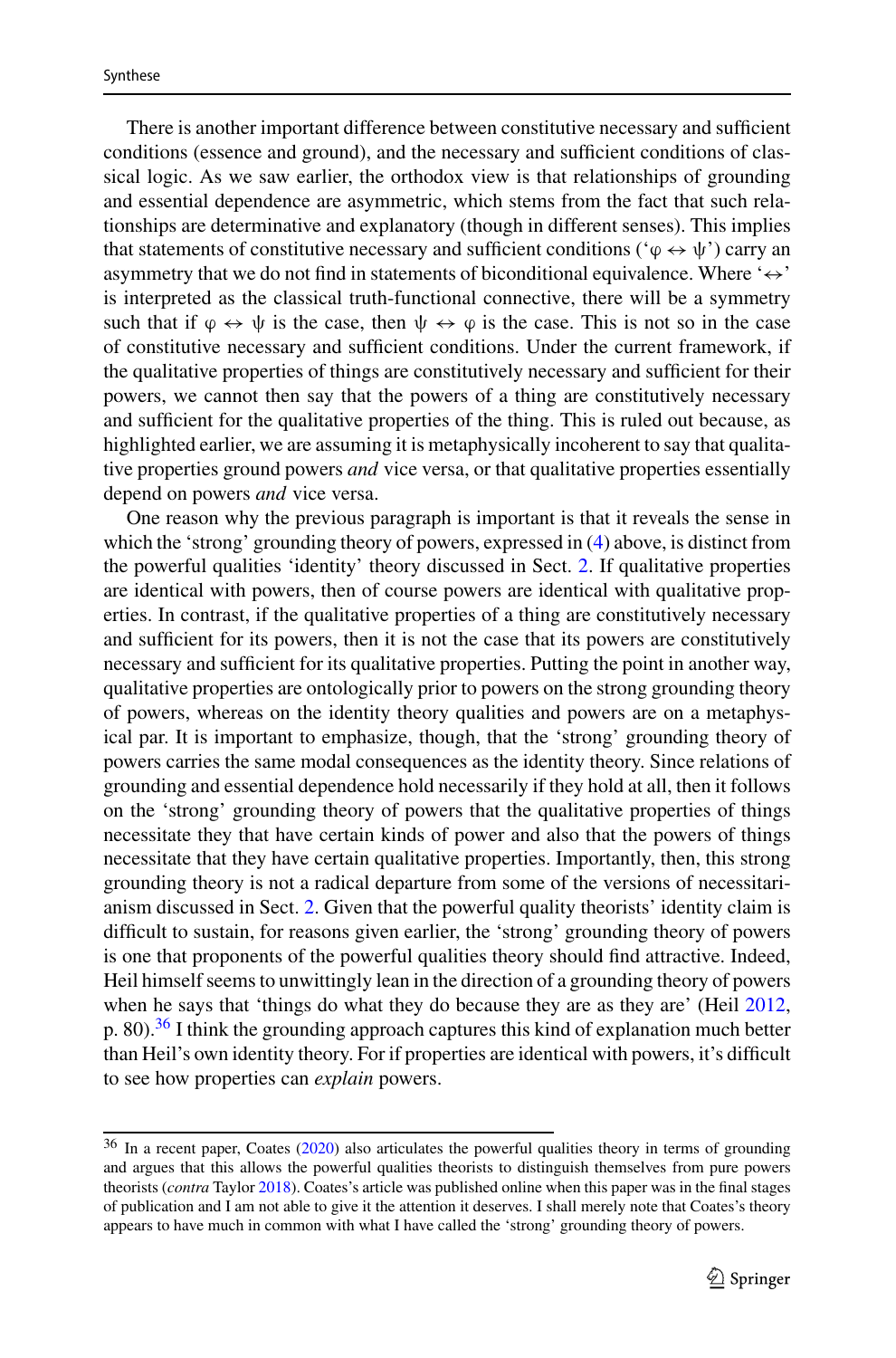|                          | $Px \rightarrow Dx$       | $Dx \leftarrow Px$        | $Dx \rightarrow Px$       | $\mathbf{P}\mathbf{x} \leftarrow \mathbf{D}\mathbf{x}$ | Allows the                | Properties                | Powers         |
|--------------------------|---------------------------|---------------------------|---------------------------|--------------------------------------------------------|---------------------------|---------------------------|----------------|
|                          |                           |                           |                           |                                                        | multiple                  | necessitate               | necessitate    |
|                          |                           |                           |                           |                                                        | realization               | the powers?               | the            |
|                          |                           |                           |                           |                                                        | $_{\mathrm{of}}$          |                           | properties?    |
|                          |                           |                           |                           |                                                        | powers?                   |                           |                |
| The grounding theory     |                           | $\boldsymbol{\mathsf{x}}$ | x                         | X                                                      |                           |                           | x              |
| of powers (without       |                           |                           |                           |                                                        |                           |                           |                |
| essential dependence).   |                           |                           |                           |                                                        |                           |                           |                |
| Standard dispositional   | ✓                         |                           | $\pmb{\times}$            | $\boldsymbol{\mathsf{x}}$                              |                           |                           | $\pmb{\times}$ |
| essentialism (arguably   |                           |                           |                           |                                                        |                           |                           |                |
| incoherent).             |                           |                           |                           |                                                        |                           |                           |                |
| The strong grounding     |                           | $\boldsymbol{\mathsf{x}}$ | X                         | $\checkmark$                                           | $\boldsymbol{\mathsf{x}}$ |                           |                |
| theory of powers.        |                           |                           |                           |                                                        |                           |                           |                |
| Properties essentially   | $\boldsymbol{\mathsf{x}}$ |                           | $\pmb{\times}$            | $\boldsymbol{\mathsf{x}}$                              |                           |                           | x              |
| emerge from powers.      |                           |                           |                           |                                                        |                           |                           |                |
|                          |                           |                           |                           |                                                        |                           |                           |                |
| The grounding theory     | $\boldsymbol{\mathsf{x}}$ | ✓                         | $\checkmark$              | $\overline{\mathsf{x}}$                                | X                         | ✓                         | ✓              |
| of properties (with      |                           |                           |                           |                                                        |                           |                           |                |
| essential dependence     |                           |                           |                           |                                                        |                           |                           |                |
| properties<br>of<br>on   |                           |                           |                           |                                                        |                           |                           |                |
| powers).                 |                           |                           |                           |                                                        |                           |                           |                |
| The grounding theory     | $\boldsymbol{\mathsf{x}}$ | X                         |                           | x                                                      | X                         | X                         | ✓              |
| of properties (without   |                           |                           |                           |                                                        |                           |                           |                |
| essential dependence).   |                           |                           |                           |                                                        |                           |                           |                |
| Powers both ground       | $\boldsymbol{\mathsf{x}}$ | x                         |                           |                                                        | x                         | X                         |                |
| properties<br>and<br>are |                           |                           |                           |                                                        |                           |                           |                |
| essentially<br>dependent |                           |                           |                           |                                                        |                           |                           |                |
| them<br>(arguably<br>on  |                           |                           |                           |                                                        |                           |                           |                |
| incoherent).             |                           |                           |                           |                                                        |                           |                           |                |
| essentially<br>Powers    | $\overline{\mathsf{x}}$   | $\boldsymbol{\mathsf{x}}$ | $\boldsymbol{\mathsf{x}}$ |                                                        | $\boldsymbol{\mathsf{x}}$ | $\boldsymbol{\mathsf{x}}$ |                |
| emerge<br>from           |                           |                           |                           |                                                        |                           |                           |                |
| properties.              |                           |                           |                           |                                                        |                           |                           |                |

<span id="page-26-0"></span>**Fig. 1** The conceptual space of necessitarianism using grounding and essential dependence

With Fine's formalizations of constitutive sufficiency (grounding) and constitutive necessity (essential dependence) in play, we can now present the new spectrum of necessitarian theories based on the framework of grounding and essential depen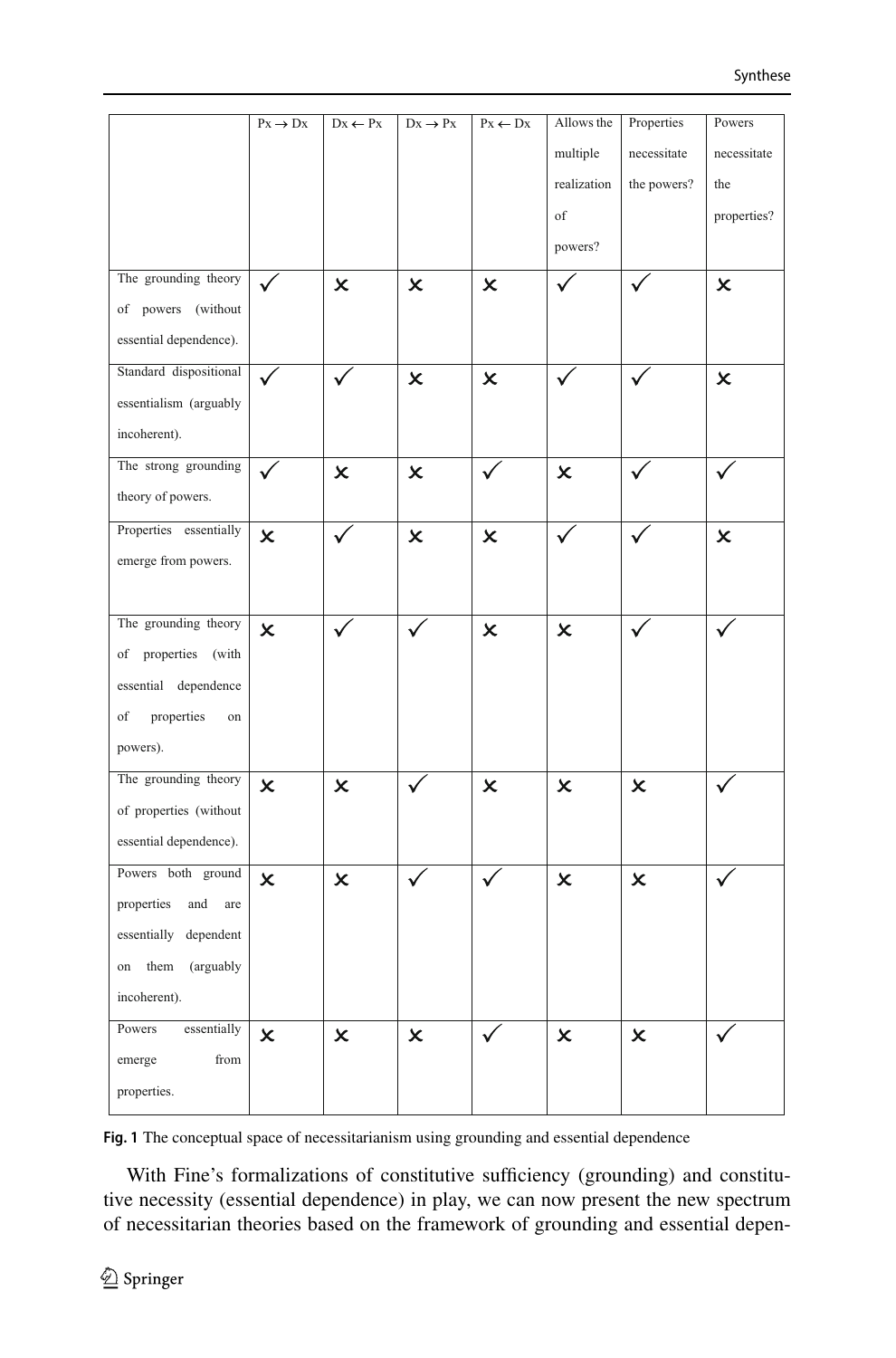dence. It should be noted again that relations of grounding and essential dependence are taken to be asymmetric. However, if symmetric grounding or symmetric essential dependence are coherent notions, as Barnes [\(2018\)](#page-28-26) and Thompson [\(2016\)](#page-30-21) have recently argued, then the table could be expanded to include cases in which properties and powers necessarily mutually ground or depend on each other. In that case I would welcome further discussion of those other theories too. Regarding notation, recall that 'Px' represents qualitative property predication, such as 'x has mass', while 'Dx' represents power predication, such as 'x has the power to gravitationally attract'. These predicates should be read in as flexible a way as possible so that, for example, they could be shorthand for conjunctions of properties or powers. This is because, again, a grounding theorist about powers might allow that a single property grounds multiple powers, in which case 'Dx' may be read as shorthand for a conjunction of powers (which will in turn represent a complex modal fact). Please note also that, as explained above, the arrows in the formulas do not represent connectives in classical truth-functional logic, but rather the metaphysical notions of ground and essential dependence. Finally, as noted in the first column of the table, rows 3 and 8 are arguably incoherent for reasons discussed in Sect. [2.](#page-5-0) This leaves 6 coherent forms of necessitarianism in the table (Fig. [1\)](#page-26-0).

#### **9 Conclusions**

The dominant forms of necessitarianism anchor claims about metaphysically necessary connections in nature in the idea that properties are identical with, or essentially dependent on, powers. These necessitarian theories face problems that are familiar in the recent literature and I believe it is time to explore new forms of necessitarianism. The concepts of metaphysical grounding and essential dependence open up space for doing just that. In this paper I have explored this conceptual space in detail and compared the resultant versions of necessitarianism with existing literature on properties and powers. My hope is that this will provide a platform for important work on a new necessitarian research programme. This, in turn, will influence a range of discussions in ontology and theories of modality.

**Acknowledgements** First, I would like to thank two anonymous referees for excellent comments that helped to improve the paper. I am also grateful to José Tomas Alvarado, Paul Audi, Lorenzo Azzano, Steve Barker, Alexander Bird, Ralf Busse, Alex Carruth, Giacomo Giannini, Joaquim Giannotti, Julie Godfrey, Yang Guo, Siegfried Jaag, Sam Kimpton-Nye, Can Laurens Loewe, John Marenbon, Stephen Mumford, Ben Page, Dominik Perler, Andrea Raimondi, Gonzalo Rodriguez-Pereyra, Markus Schrenk, Erica Shumener, Ben Smart, Mack Sullivan, Jamie Taylor, Henry Taylor, Barbara Vetter, Lisa Vogt, Michael Wallner, David Westland, Nathan Wildman, Neil Williams and Ruoyu Zhang. Earlier versions of this paper were presented at the Workshop on Philosophical Methodology, University of Barcelona (March 2019), the New Foundations of Dispositionalism Conference, University of Exeter (April 2019), and the Departmental Philosophy Seminar at the Pontifical Catholic University of Chile, Santiago (August 2019). I am very grateful to the organizers and audiences at those events and especially grateful to José Tomas Alvarado for funding my research visit to Santiago under project 1160001 (Fondecyt, Chile). Finally I would like to thank Barbara Vetter, Dominik Perler, and members of their Human Abilities reading group for giving me very helpful feedback on the paper. Human Abilities is a Centre for Advanced Studies in the Humanities (Kollegforschungsgruppe) funded by the Deutsche Forschungsgemeinschaft (DFG).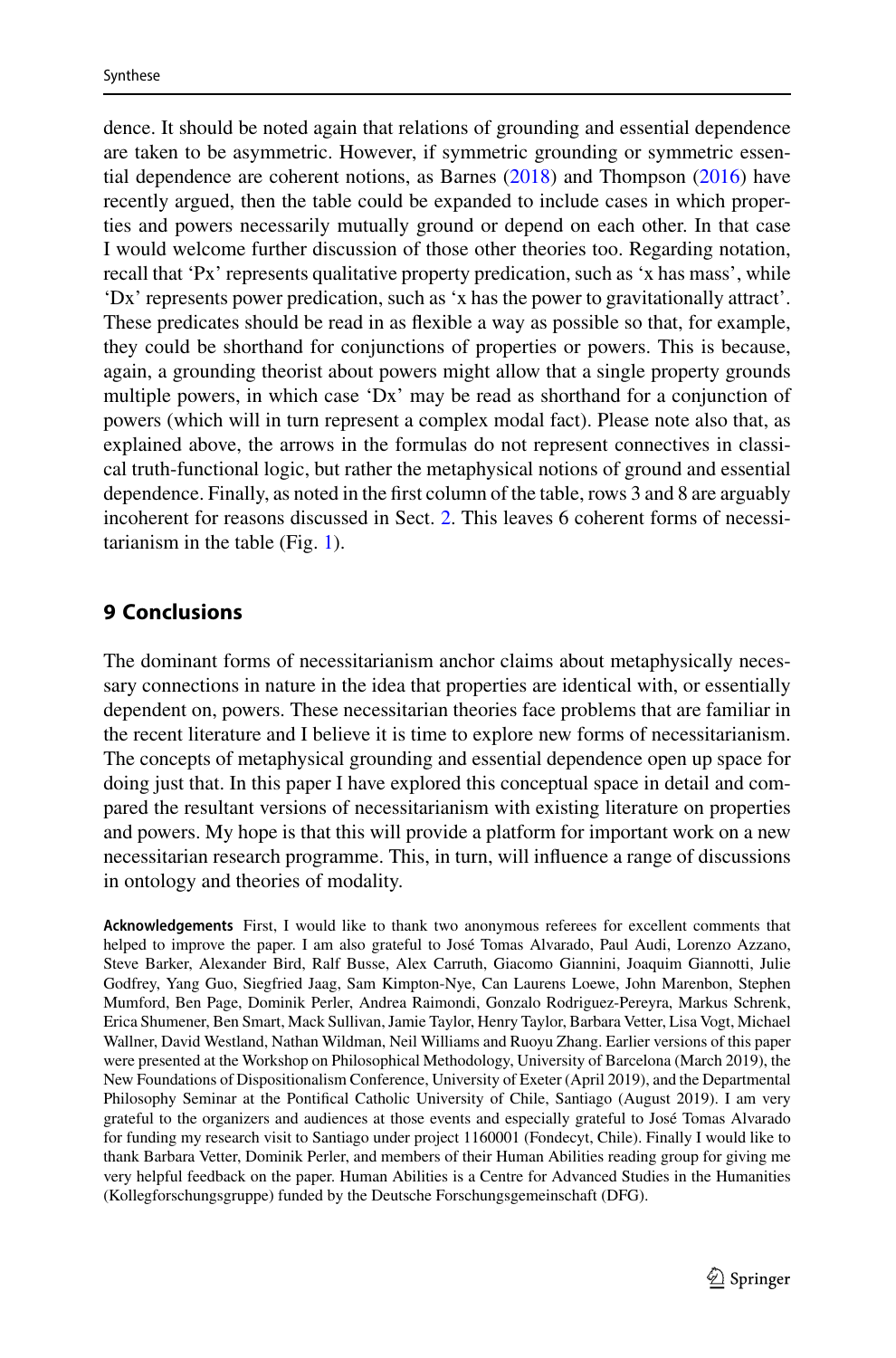**Open Access** This article is licensed under a Creative Commons Attribution 4.0 International License, which permits use, sharing, adaptation, distribution and reproduction in any medium or format, as long as you give appropriate credit to the original author(s) and the source, provide a link to the Creative Commons licence, and indicate if changes were made. The images or other third party material in this article are included in the article's Creative Commons licence, unless indicated otherwise in a credit line to the material. If material is not included in the article's Creative Commons licence and your intended use is not permitted by statutory regulation or exceeds the permitted use, you will need to obtain permission directly from the copyright holder. To view a copy of this licence, visit [http://creativecommons.org/licenses/by/4.0/.](http://creativecommons.org/licenses/by/4.0/)

## **References**

- Alvarado, J. T. (Forthcoming). *A metaphysics of platonic universals and their instantiations. Shadow of universals.* New York: Springer.
- <span id="page-28-10"></span>Armstrong, D. M. (1973). *Belief, truth and knowledge*. Cambridge: Cambridge University Press.
- <span id="page-28-0"></span>Armstrong, D. M. (1983). *What is a law of nature?*. Cambridge: Cambridge University Press.
- <span id="page-28-13"></span>Armstrong, D. M. (1997). *A world of states of affairs*. Cambridge: Cambridge University Press.
- <span id="page-28-12"></span>Armstrong, D. M. (2004). *Truth and truthmakers*. Cambridge: Cambridge University Press.
- <span id="page-28-11"></span>Armstrong, D. M. (2005). Four disputes about properties. *Synthese, 144,* 309–320.
- <span id="page-28-14"></span>Audi, P. (2012a). Grounding: Toward a theory of the *in*-*virtue*-*of* relation. *Journal of Philosophy, 109,* 685–711.
- <span id="page-28-17"></span>Audi, P. (2012b). A clarification and defense of the notion of grounding. In F. Correia & B. Schnieder (Eds.), *Metaphysical grounding: Understanding the structure of reality* (pp. 101–121). Cambridge: Cambridge University Press.
- <span id="page-28-22"></span>Audi, P. (2019). Why truthmaking is not a case of grounding. *Philosophy and Phenomenological Research*. [https://www.onlinelibrary.wiley.com/doi/10.1111/phpr.12605.](https://www.onlinelibrary.wiley.com/doi/10.1111/phpr.12605)
- <span id="page-28-19"></span>Azzano, L. (2019). The question of realism for powers. *Synthese, 196,* 329–354.
- <span id="page-28-9"></span>Barker, S. (2013). The emperor's new metaphysics of powers. *Mind, 122,* 605–653.
- <span id="page-28-25"></span>Barnes, J. (2003). *Porphyry introduction*. Oxford: Oxford University Press. (translated with commentary by J. Barnes).
- <span id="page-28-27"></span>Barnes, E. (2012). Emergence and fundamentality. *Mind, 121,* 873–901.
- <span id="page-28-26"></span>Barnes, E. (2018). Symmetric dependence. In R. Bliss & G. Priest (Eds.), *Reality and its structures: Essays in fundamentality* (pp. 50–69). Oxford: Oxford University Press.
- <span id="page-28-24"></span>Bennett, K. (2011). By our bootstraps. *Philosophical Perspectives, 25,* 27–41.
- <span id="page-28-18"></span>Bennett, K. (2017). *Making things up*. Oxford: Oxford University Press.
- <span id="page-28-2"></span>Bird, A. (2007). *Nature's metaphysics: Laws and properties*. Oxford: Oxford University Press.
- <span id="page-28-1"></span>Black, R. (2000). Against quidditism. *Australasian Journal of Philosophy, 78,* 87–104.
- <span id="page-28-4"></span>Carruth, A. (2016). Powerful qualities, zombies and inconceivability. *The Philosophical Quarterly, 66,* 25–46.
- <span id="page-28-7"></span>Cartwright, N. (1989). *Nature's capacities and their measurement*. Oxford: Oxford University Press.
- <span id="page-28-8"></span>Chakravartty, A. (2007). *A metaphysics for scientific realism: Knowing the unobservable*. Cambridge: Cambridge University Press.
- <span id="page-28-21"></span>Coat[es, A. \(2020\). Making sense of powerful qualities.](https://doi.org/10.1007/s11229-020-02576-5) *Synthese*. https://doi.org/10.1007/s11229-020-025 76-5.
- <span id="page-28-20"></span>Contessa, G. (2019). Powerful qualities or pure powers? *Metaphysica, 20,* 5–33.
- Correia, F., & Schnieder, B. (2012). Grounding: An opinionated introduction. In F. Correia & B. Schnieder (Eds.), *Metaphysical grounding: Understanding the structure of reality* (pp. 1–36). Cambridge: Cambridge University Press.
- <span id="page-28-15"></span>Dasgupta, S. (2014). On the plurality of grounds. *Philosophers' Imprint, 14,* 1–28.
- <span id="page-28-16"></span>deRosset, L. (2010). Getting priority straight. *Philosophical Studies, 149,* 73–97.
- <span id="page-28-5"></span>Dumsday, T. (2013). Using natural-kind essentialism to defend dispositionalism. *Erkenntnis, 78,* 869–880.
- <span id="page-28-3"></span>Ellis, B. (2001). *Scientific essentialism*. Cambridge: Cambridge University Press.
- <span id="page-28-23"></span>Ellis, B. (2002). *The philosophy of nature: A guide to the new essentialism*. Montreal: McGill-Queen's University Press.
- <span id="page-28-6"></span>Ellis, B., & Lierse, C. (1994). Dispositional essentialism. *Australasian Journal of Philosophy, 72,* 27–44.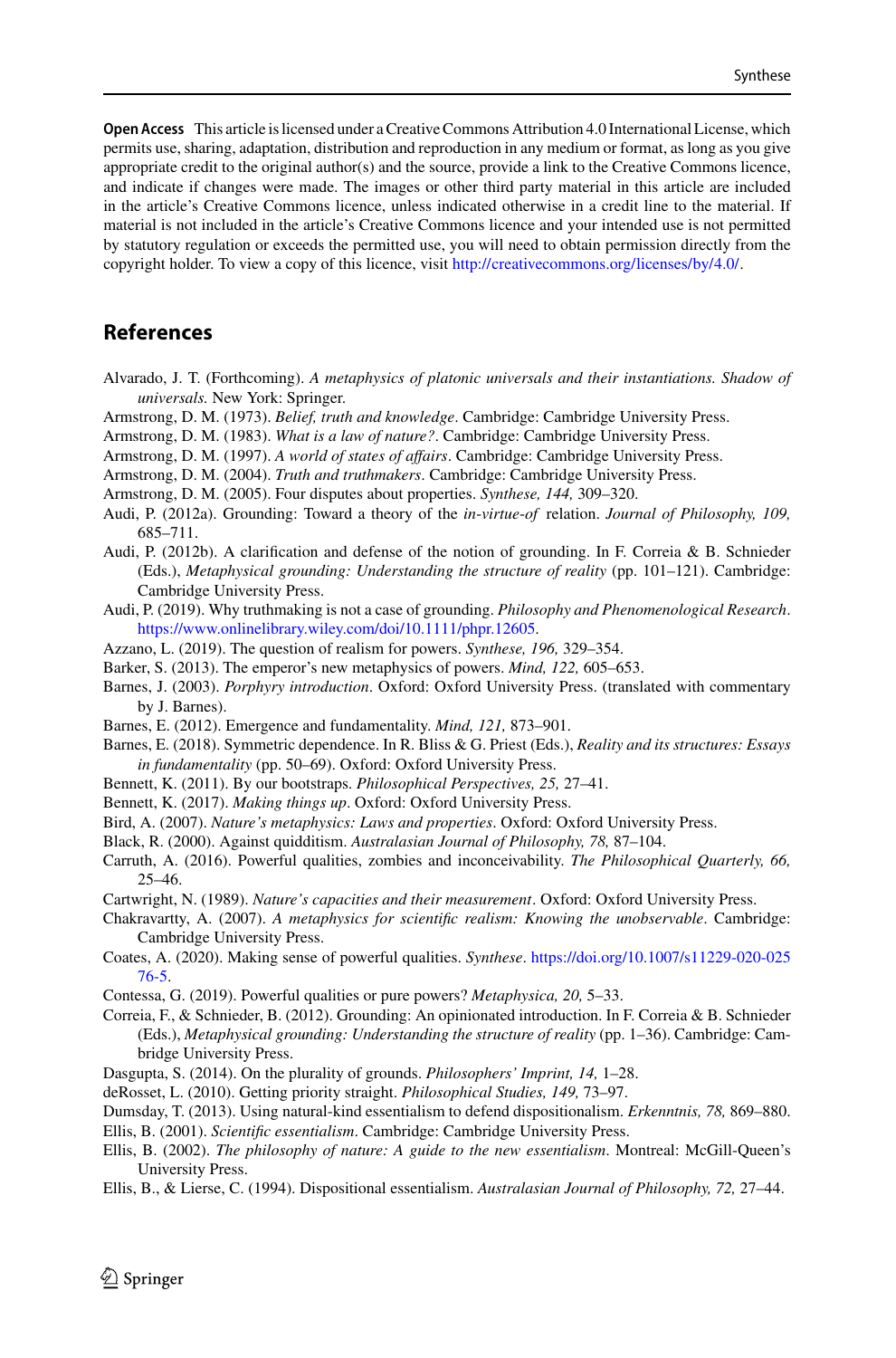- <span id="page-29-4"></span>Engelhard, K. (2010). Categories and the ontology of powers: A vindication of the identity theory of powers. In A. Marmodoro (Ed.), *The metaphysics of powers: Their grounding and their manifestations* (pp. 41–57). Abingdon: Routledge.
- <span id="page-29-11"></span>Fales, E. (1990). *Causation and universals*. London: Routledge.
- <span id="page-29-34"></span>Fine, K. (1994). Essence and modality. In J. Tomberlin (Ed.), *Philosophical Perspectives 8: Logic and Language* (pp. 1–16). Atascadero: Ridgeview.
- <span id="page-29-32"></span>Fine, K. (1995a). Senses of essence. In W. Sinnott-Armstrong (Ed.), *Modality, morality and belief. Essays in honor of Ruth Barcan Marcus* (pp. 53–73). Cambridge: Cambridge University Press.
- <span id="page-29-38"></span>Fine, K. (1995b). Ontological dependence. *Proceedings of the Aristotelian Society, 95,* 269–290.
- <span id="page-29-20"></span>Fine, K. (2015). Unified foundations for essence and ground. *Journal of the American Philosophical Association, 1,* 296–311.
- <span id="page-29-28"></span>Garcia, R. K. (2015). Two ways to particularize a property. *Journal of the American Philosophical Association, 1,* 635–652.
- <span id="page-29-27"></span>Gia[nnotti, J. \(2019\). The identity theory of powers revised.](https://doi.org/10.1007/s10670-019-00122-5) *Erkenntnis*. https://doi.org/10.1007/s10670-01 9-00122-5.
- <span id="page-29-12"></span>Harré, R., & Madden, E. (1975). *Causal powers: A theory of natural necessity*. Oxford: Blackwell.
- <span id="page-29-5"></span>Heil, J. (2003). *From an ontological point of view*. Oxford: Oxford University Press.
- <span id="page-29-24"></span>Heil, J. (2012). *The universe as we find it*. Oxford: Oxford University Press.
- <span id="page-29-25"></span>Hildebrand, T. (2016). Two types of quidditism. *Australasian Journal of Philosophy, 94,* 516–532.
- <span id="page-29-6"></span>Ingthorrson, R. (2013). Properties: Qualities, powers, or both? *dialectica, 67,* 55–80.
- <span id="page-29-18"></span>Jaag, S. (2014). Dispositional essentialism and the grounding of natural modality. *Philosophers' Imprint*, *14*. [http://hdl.handle.net/2027/spo.3521354.0014.034.](http://hdl.handle.net/2027/spo.3521354.0014.034)
- <span id="page-29-7"></span>Jacobs, J. (2011). Powerful qualities, not pure powers. *The Monist, 94,* 81–102.
- <span id="page-29-8"></span>Jaworski, W. (2016). *Structure and the metaphysics of mind*. New York: Oxford University Press.
- <span id="page-29-26"></span>Kimpton-Nye, S. (2018).*Common ground for laws and metaphysical modality.* Ph.D. Thesis, King's College London.
- <span id="page-29-13"></span>Kistler, M. (2002). The causal criterion of reality and the necessity of laws of nature. *Metaphysica, 3,* 57–86.
- <span id="page-29-3"></span>Kripke, S. (1980). *Naming and necessity*. Cambridge: Harvard University Press.
- <span id="page-29-36"></span>Lange, M. (2009). *Laws and lawmakers: Science, metaphysics, and the laws of nature*. Oxford: Oxford University Press.
- <span id="page-29-35"></span>Lewis, D. (1986). *On the plurality of worlds*. Oxford: Blackwell.
- <span id="page-29-19"></span>Lewis, D. (1997). Finkish dispositions. *Philosophical Quarterly, 47,* 143–158.
- <span id="page-29-0"></span>Lewis, D. (2009). Ramseyan humility. In D. Braddon-Mitchell & R. Nola (Eds.), *Conceptual analysis and philosophical naturalism* (pp. 203–222). Cambridge MA.: MIT Press.
- <span id="page-29-29"></span>Locke, D. (2012). Quidditism without quiddities. *Philosophical Studies, 160,* 345–363.
- <span id="page-29-33"></span>Lowe, E. J. (1998). *The possibility of metaphysics*. Oxford: Oxford University Press.
- <span id="page-29-21"></span>Lowe, E. J. (2010). On the individuation of powers. In A. Marmodoro (Ed.), *The metaphysics of powers: Their grounding and their manifestations* (pp. 8–26). Abingdon: Routledge.
- <span id="page-29-14"></span>Marmodoro, A. (2017). Aristotelian powers at work: Reciprocity without symmetry in causation. In J. Jacobs (Ed.), *Causal powers* (pp. 57–76). Oxford: Oxford University Press.
- <span id="page-29-9"></span>Martin, C. B. (2008). *The mind in nature*. Oxford: Oxford University Press.
- <span id="page-29-15"></span>Maxwell, N. (1968). Can there be necessary connections between successive events? *The British Journal for the Philosophy of Science, 19,* 1–25.
- <span id="page-29-30"></span>McKitrick, J. (2003). A case for extrinsic dispositions. *Australasian Journal of Philosophy, 81,* 155–174.
- <span id="page-29-16"></span>McKitrick, J. (2018). *Dispositional pluralism*. Oxford: Oxford University Press.
- <span id="page-29-17"></span>Molnar, G. (2003). *Powers: A study in metaphysics*. Oxford: Oxford University Press. (Ed. S. Mumford).
- <span id="page-29-22"></span>Mumford, S. (1998). *Dispositions*. Oxford: Oxford University Press.
- <span id="page-29-1"></span>Mumford, S. (2004). *Laws in nature*. London: Routledge.
- <span id="page-29-37"></span>Mumford, S. (2008). Powers, dispositions, properties or a causal realist manifesto. In R. Groff (Ed.), *Revitalizing causality: Realism about causality in philosophy and social science* (pp. 139–151). Abingdon: Routledge.
- <span id="page-29-2"></span>Mumford, S., & Anjum, R. L. (2011). *Getting causes from powers*. Oxford: Oxford University Press.

<span id="page-29-10"></span>Oderberg, D. (2017). Finality revived: Powers and intentionality. *Synthese, 194,* 2387–2425.

- <span id="page-29-23"></span>Prior, E., Pargetter, R., & Jackson, F. (1982). Three theses about dispositions. *American Philosophical Quarterly*, *19*, 251–257.
- <span id="page-29-31"></span>Psillos, S. (2006). What do powers do when they are not manifested? *Philosophy and Phenomenological Research, 72,* 137–156.